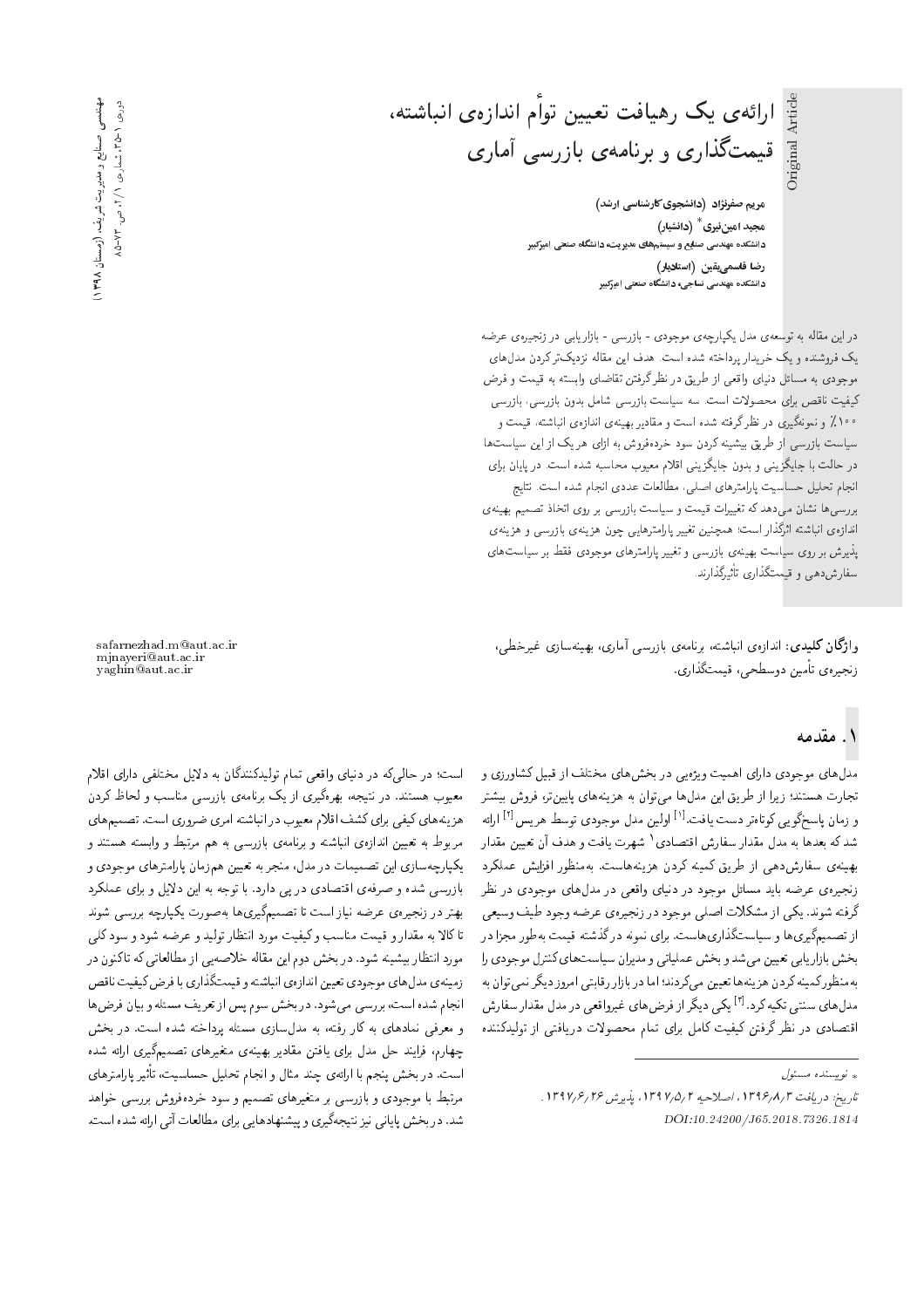# ۲. مرور پیشینه

ارائعى يك رهيافت تعيين توأم اندازهى انباشته

یکی از فرض های لازم در مدل مقدار سفارش اقتصادی این است که تمام اقلام تولید شده دارای کیفیت کامل هستند، اما این فرض به ندرت در دنیای واقعی امکان پذیر است. نخستین بار سلامه و جابر<sup>ا ۱۴</sup> فرض کیفیت ناقص اقلام تولیدی را به مدل مقدار سفارش اقتصادی اضافه کردند. بن دایا و همکاران<sup>[۵]</sup> خریداری را در نظر گرفتند که دارای تقاضای ثابت است و از برخی انواع بازرسی مانند بدون بازرسی، بازرسی ۱۰۰ درصد و برنامهی نمونهگیری استفاده می کند؛ آنها در مدل خود فرض کردند که کسر اقلام معیوب انباشته از توزیع بتا پیروی می،کند و اقلام معیوب پس از کشف یا بهسادگی دور ریخته می شوند یا با صرف هزینهیی دوبارهکاری می شوند. از آنجاییکه تقاضای ورودی به زنجیره با قیمت محصول رابطهی عکس دارد. در نظر گرفتن فرض وابستگی تقاضا به قیمت منجر به نزدیکتر شدن مسئله به شرایط واقعی می شود. در صورت وارد کردن این فرض باید بهینهسازی از کمینه کردن هزینهها، به بیشینه کردن سود تغییر کند. اولین مسئله از این نوع توسط ویتین<sup>[۶]</sup> ارائه شد. او تقاضا را به صورت تابع خطى از قيمت وارد مدل مقدار سفارش اقتصادى كرد. شیخ سجادیه و همکاران<sup>[۷]</sup> مدل موجودی - تولید - بازاریابی را در یک زنجیرهی دوسطحی بررسی کردند. آنها در مدل خود تقاضا را بهصورت خطی وابسته به قیمت در نظرگرفتند. متغیرهای تصمیمگیری در این مدل مقدار سفارشدهی، تعداد تحویل ها و قیمت فروش است که از طریق بیشینهسازی تابع سود مورد انتظار مشترک به دست می]ّید. چیخروهو و همکاران<sup>[۸]</sup> مدل موجودی را با فرض کیفیت ناقص محصولات ارائه دادند، آنها خردهفروشی را در نظر گرفتند که برای کنترل کیفیت انباشتهى دريافتى بازرسى نمونهگيرى براى پذيرش را اجرا مى كند، سپس اقلام معيوب کشف شده را با دو سناریو به تأمینکننده مرجوع میکند. در سناریوی اول اقلام معیوب بلافاصله بعد از بازرسی مرجوع میشوند. در حالت دوم خردهفروش با پرداخت هزینهی نگهداری از اقلام معیوب نگهداری میکند و همزمان با دریافت انباشتهی بعدی آنها را به تأمینکننده مرجوع میکند. متغیرهای تصمیمگیری در این مدل مقدار بهینهی اندازهی انباشته و اندازهی نمونه است. در حوزهی تعیین مشترک سیاستهای سفارشدهی و قیمتگذاری با در نظر گرفتن کالاهای معیوب، برزگر و همکاران<sup>ا؟]</sup> مسئلهی تعیین مشترک اندازهی انباشته و برنامهی تحویل را در سیستم تصمیمگیری متمرکز و با فرض تولید باکیفیت ناقص و تقاضای وابسته به قیمت مطالعه کردند. در این مقاله فرض شده است که اقلام معیوب کشف شده از طریق بازرسی به فروشنده برگشت داده می شوند تا در قیمت پایین تر به فروش برسند. خطای بازرسی و تابع سرمایهگذاری لگاریتمی برای بهبود کیفیت محصولات نیز در نظرگرفته شده است. یو و هسو<sup>ا ۱۰</sup> مدل یکپارچهی موجودی - تولید را با سیاست تحویل در اندازههای نابرابر بررسی کردند. آنها فرض کردند که نرخ خرابی انباشته از توزیع یکنواخت پیروی میکند و پس از اجرای بازرسی ۱۰۰٪ اقلام معیوب انباشته فوراً به فروشنده مرجوع میشوند. طالعیiاده و همکاران<sup>[۱۱]</sup> مدل موجودی - تولید غیر متمرکز را برای زنجیرهی عرضهی سه سطحی شامل یک توزیعکننده، یک تولیدکننده و یک خردهفروش برای زمانی که تقاضای هر یک از اعضا تابع عمومی از قیمت در نظر گرفته میشود، بررسی کردند. همچنین در این مقاله فرض شده درصدی از مواد اولیهی تولیدکننده و درصدی از انباشتهی دریافتی توزیعکننده معیوب هستند؛ بنابراین، تمام انباشته فوراً بازرسی میشود و سه سناریو برای اقلام معیوب کشف شده در طی فرایند بازرسی در نظر گرفته میشود. در سناریوی اول تمام اقلام معیوب کشف شده در مواد اولیه دور ریخته می شود. در سناریوی دوم تمام اقلام معیوب جمعآوری شده توسط توزیعکننده دوبارهکاری میشوند. در

سناریوی سوم اقلام معیوب از طرف توزیعکننده به خریدار خارجی فروخته می شود. متغیرهای تصمیمگیری در این مقاله مقدار سفارشدهی توزیعکننده و قیمت فروش برای هر سه عضو زنجیره (توزیعکننده، تولیدکننده و خردهفروش) است. نویسندگان نشان دادند که توابع سود مقعر است. سپس از رویکرد بازی استکلبرگ برای ارائهی الگوریتمی برای تعیین جوابهای بهینه استفاده کردند. هنگفویو و همکاران<sup>[۱۲]</sup> مدل یکپارچهی موجودی - تولید را با فرض کیفیت ناقص با سیاست تحویل در اندازههای نابرابر بررسی کردند. در این مقاله نرخ خرابی احتمالی است و از توزیع یکنواخت پیروی میکند. برای کشف اقلام معیوب انباشته، بازرسی ۱۰۰ درصد اجرا می شود و محصولات معیوب فوراً به فروشنده مرجوع می شوند. متغیرهای تصمیمگیری در این مقاله تعداد و مقدار بهینهی حملها در هر چرخه است. رضایی<sup>[۱۳]</sup> مدل EOQ را با در نظر گرفتن کیفیت ناقص و برنامهی نمونهگیری توسعه داد که در آن خریدار بر اساس نرخ خرابی نمونه در مورد اقدام بعدی تصمیمگیری میکند؛ بدین صورتکه با توجه به نرخ خرابی انباشته، دو نقطهی شکست تعیین میکند و در صورتیمکه نرخ خرابی کمتر از اولین نقطهی شکست باشد، خریدار انباشته را بدون بازرسی می،پذیرد. اگر نرخ خرابی بین نقطهی شکست اول و دوم باشد، کل انباشته را مورد بازرسی ۱۰۰٪ قرار میدهد و در صورتی *که* نرخ خرابی بزرگ تر از نقطهی شکست دوم باشد،کل انباشته رد می شود. جاهری و همکاران<sup>[۱۲]</sup> نیز مدل مشترک تعیین اندازهی انباشته اقتصادی را در زنجیرهی تأمین یک فروشنده - یک خریدار و یک محصول با در نظر گرفتن اقلام معیوب، خطای بازرسی، پس افت تقاضاً و وابستگی تقاضاً به قیمت فروش مطالعه کردند. در مدل آنها فرض شده است، خریدار کل انباشتهی دریافتی را بازرسی میکند و اقلامی که به عنوان معیوب دستهبندی شدهاند، به علاوهی اقلام معیوبی که توسط مشتری نهایی به خریدار برگشت داده شدهاند، در انتهای فرایند بازرسی به فروشنده مرجوع می شوند و در بازار ثانویه با تخفیف به فروش می رسند. برای تعیین تصمیمات موجودی و قیمتگذاری از یک الگوریتم تکراری استفاده شد و نتایج حل نشان داد که قیمت فروش نسبت به تغییرات نرخ خرابی و احتمال خطای نوع اول حساس است. قاسمی،یقین و همکاران<sup>[۱۵]</sup> نیز الگوریتمی مبتنی,بر تحلیل محدب برای حل مسئلهی قیمتگذاری و اندازهى انباشته با در نظر گرفتن مفهوم مديريت درآمد و تقاضاى لوجيت ارائه كردند.

در جدول ١ خلاصه يي از مطالعاتي كه تاكنون بر روى مسائل تعيين اندازهى انباشته با فرض کیفیت ناقص و قیمتگذاری انجام شده، ارائه شده است. همانگونه که ملاحظه میشود در تمام مدلهایی که تاکنون مطالعه شدند، محققان بهصورت همزمان به بررسی موضوع تعیین اندازهی انباشته، قیمت و تعیین سیاست بهینهی بازرسی در یک مدل نپرداختهاند. برای دسترسی به مدلهایی که بتوانند به صورت یک مدل جامع و کاربردی مبنای تصمیمگیری مدیران قرار گیرند، لازم است تا مسائل دنیای واقعی در مدلهای موجودی لحاظ شود؛ بنابراین نوآوری این مقاله را میهتوان اولاً در اضافه کردن فرض کیفیت ناقص .<br>برای اقلام موجود در انباشته و اضافه کردن فرض حساسیت تقاضا نسبت به قیمت برای خردهفروش دانست؛ همچنین از آنجایی که اقلام معیوب در انباشته وجود دارند بهکارگیری برنامهی بازرسی برای کشف این اقلام معیوب و بررسی تأثیرات تصمیمهای موجودی - بازرسی و قیمتگذاری بر یکدیگر نوآوری دیگر این مقاله محسوب می شود. در نهایت توسعه، الگوریتمی جدید برای حل مدل غیرخطی حاصل شده و به دست آوردن مقادیر بهینهی متغیرهای تصمیمگیری و ارائهی مثال های عددی برای بررسی عملکرد الگوریتم پیشنهادی سهم اصلی این مقاله است.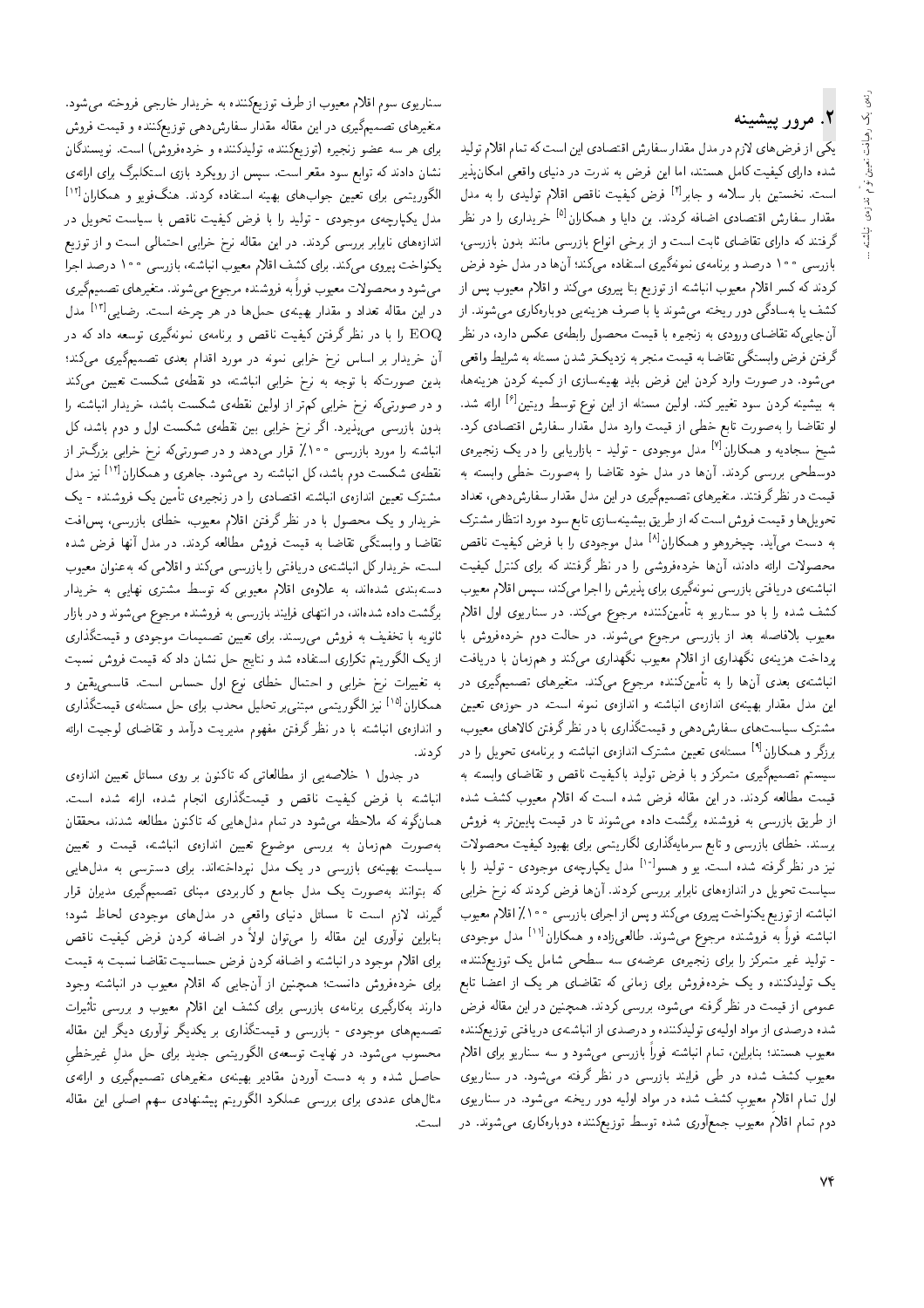| توضيحات                                                                                                                                                                                                                                                                    | روش حل                                                                                            |           | برنامەى<br>قىمتگذارى<br>بازرىسى                                                                                                                                                                                                                                                                                                                     | اندازەي                                                                                                                                                                                                                                                                                                                                                                                                                                                        | نويسندگان                                                                                                                                                                                                                                                                                                                                           |
|----------------------------------------------------------------------------------------------------------------------------------------------------------------------------------------------------------------------------------------------------------------------------|---------------------------------------------------------------------------------------------------|-----------|-----------------------------------------------------------------------------------------------------------------------------------------------------------------------------------------------------------------------------------------------------------------------------------------------------------------------------------------------------|----------------------------------------------------------------------------------------------------------------------------------------------------------------------------------------------------------------------------------------------------------------------------------------------------------------------------------------------------------------------------------------------------------------------------------------------------------------|-----------------------------------------------------------------------------------------------------------------------------------------------------------------------------------------------------------------------------------------------------------------------------------------------------------------------------------------------------|
| تعيين اندازه انباشته از طريق حداقل سازى هزينهها                                                                                                                                                                                                                            | دقيق                                                                                              |           | $\begin{picture}(20,10) \put(0,0){\line(1,0){10}} \put(15,0){\line(1,0){10}} \put(15,0){\line(1,0){10}} \put(15,0){\line(1,0){10}} \put(15,0){\line(1,0){10}} \put(15,0){\line(1,0){10}} \put(15,0){\line(1,0){10}} \put(15,0){\line(1,0){10}} \put(15,0){\line(1,0){10}} \put(15,0){\line(1,0){10}} \put(15,0){\line(1,0){10}} \put(15,0){\line(1$ |                                                                                                                                                                                                                                                                                                                                                                                                                                                                |                                                                                                                                                                                                                                                                                                                                                     |
| کسر مشخصی معیوب در انباشته وجود دارد. بازرسی ۱۰۰ درصد اجرا شده و اقلام<br>معیوب بهصورت یک بسته در انتهای فرایند بازرسی به فروش می رسند.                                                                                                                                    |                                                                                                   |           | دقیق $\sqrt{ \mathfrak{k} }$                                                                                                                                                                                                                                                                                                                        |                                                                                                                                                                                                                                                                                                                                                                                                                                                                |                                                                                                                                                                                                                                                                                                                                                     |
| کسر اقلام معیوب انباشته از توزیع بتا پیروی میکند. سیاست های بازرسی<br>شامل بدون بازرسی، بازرسی ۱۰۰ درصد و نمونهگیری برای پذیرش است.<br>سیاست بهینهی بازرسی آن سیاستی است که منجر به حداقل هزینه شود.<br>اقلام معیوب یا جایگزین می شوند یا دور ریخته می شوند.               | الگوريتم ابتكاري<br>ر مبنای تحلیل $\sqrt{}$<br>ویژگی های ریاضی مدل                                |           |                                                                                                                                                                                                                                                                                                                                                     | $\begin{picture}(180,170) \put(0,0){\line(1,0){10}} \put(10,0){\line(1,0){10}} \put(10,0){\line(1,0){10}} \put(10,0){\line(1,0){10}} \put(10,0){\line(1,0){10}} \put(10,0){\line(1,0){10}} \put(10,0){\line(1,0){10}} \put(10,0){\line(1,0){10}} \put(10,0){\line(1,0){10}} \put(10,0){\line(1,0){10}} \put(10,0){\line(1,0){10}} \put(10,0){\line$                                                                                                            |                                                                                                                                                                                                                                                                                                                                                     |
| تعیین مقدار بهینهی اندازهی انباشته و قیمت از طریق بیشینهسازی سود<br>مورد انتظار                                                                                                                                                                                            | دقيق                                                                                              |           |                                                                                                                                                                                                                                                                                                                                                     | $\begin{picture}(150,70) \put(0,0){\line(1,0){10}} \put(15,0){\line(1,0){10}} \put(15,0){\line(1,0){10}} \put(15,0){\line(1,0){10}} \put(15,0){\line(1,0){10}} \put(15,0){\line(1,0){10}} \put(15,0){\line(1,0){10}} \put(15,0){\line(1,0){10}} \put(15,0){\line(1,0){10}} \put(15,0){\line(1,0){10}} \put(15,0){\line(1,0){10}} \put(15,0){\line($                                                                                                            |                                                                                                                                                                                                                                                                                                                                                     |
| تقاضا بهصورت خطی وابسته به قیمت در نظر گرفته می شود<br>تعداد تحويل ها، قيمت فروش و مقدار سفارش دهي متغيرهاي<br>تصميمگيري هستند.                                                                                                                                            | الگوريتم ابتكاري<br>بر مبنای تحلیل<br>ویژگی های ریاضی مدل                                         |           |                                                                                                                                                                                                                                                                                                                                                     | $\begin{array}{ccc} & & & & & & & & \sqrt{1} & \\ & & & & & & & & & & \sqrt{1} & \\ & & & & & & & & & & & \sqrt{1} & \\ & & & & & & & & & & & & \sqrt{1} & \\ & & & & & & & & & & & & & \sqrt{1} \\ & & & & & & & & & & & & & & \sqrt{1} \\ & & & & & & & & & & & & & & \sqrt{1} & \\ & & & & & & & & & & & & & & & \sqrt{1} & \\ & & & & & & & & & & & & & & & \sqrt{1} & \\ & & & & & & & & & & & & & & & & \sqrt{1} & \\ & & & & & & & & & & & & & & & & \$ |                                                                                                                                                                                                                                                                                                                                                     |
| نرخ خرابی احتمالی و از توزیع یکنواخت پیروی میکند.<br>بازرسی ۱۰۰ درصد اجرا میشود و اقلام معیوب در مواد اولیه با قیمت پایینتر به<br>فروش می٫رسند. اقلام معیوب در انباشته توزیعِکننده یا دوبا٫وکاری می شوند<br>یا به خریدار خارجی فروخته میشوند.                              | الگوريتم ابتكاري<br>بر اساس بازی<br>ا ستا کلبرگ                                                   |           |                                                                                                                                                                                                                                                                                                                                                     | $\sqrt{1-\frac{1}{2}}\left[\frac{1}{2}\left[\frac{1}{2}\right]\right]$                                                                                                                                                                                                                                                                                                                                                                                         |                                                                                                                                                                                                                                                                                                                                                     |
| نرخ خرابی احتمالی و از توزیع یکنواخت پیروی میکند.<br>بازرسی ۱۰۰ درصد اجرا میشود و محصولات معیوب فوراً مرجوع میشوند.                                                                                                                                                        | الكوريتم ابتكاري<br>بر اساس روش نقاط<br>دروني اوليه ــ دوگان                                      | $\sqrt{}$ |                                                                                                                                                                                                                                                                                                                                                     |                                                                                                                                                                                                                                                                                                                                                                                                                                                                | $\begin{picture}(220,20) \put(0,0){\line(1,0){10}} \put(15,0){\line(1,0){10}} \put(15,0){\line(1,0){10}} \put(15,0){\line(1,0){10}} \put(15,0){\line(1,0){10}} \put(15,0){\line(1,0){10}} \put(15,0){\line(1,0){10}} \put(15,0){\line(1,0){10}} \put(15,0){\line(1,0){10}} \put(15,0){\line(1,0){10}} \put(15,0){\line(1,0){10}} \put(15,0){\line($ |
| كمبود غيرمجاز<br>زنجيرهي تأمين دوسطحي<br>سیاست تحویل نیز به عنوان متغیر تصمیمگیری تعیین میشود.                                                                                                                                                                             | حد پایین و بهینهسازی<br>ازدحام ذرات                                                               |           |                                                                                                                                                                                                                                                                                                                                                     | $\begin{picture}(180,10) \put(0,0){\line(1,0){10}} \put(10,0){\line(1,0){10}} \put(10,0){\line(1,0){10}} \put(10,0){\line(1,0){10}} \put(10,0){\line(1,0){10}} \put(10,0){\line(1,0){10}} \put(10,0){\line(1,0){10}} \put(10,0){\line(1,0){10}} \put(10,0){\line(1,0){10}} \put(10,0){\line(1,0){10}} \put(10,0){\line(1,0){10}} \put(10,0){\line($                                                                                                            |                                                                                                                                                                                                                                                                                                                                                     |
| تقاضا يکبار بهصورت خطى و يکبار بهصورت نمايى وابسته به قيمت است.<br>نرخ خرابی احتمالی است و از توزیع بتا پیروی میکند.<br>سیاست بازرسی شامل بدون بازرسی، بازرسی ۱۰۰ درصد و نمونهگیری است.<br>اقلام معیوب یا به سادگی دور ریخته میشوند یا با صرف هزینه<br>دوبارەكارى مى شوند. | الگوريتم ابتكاري<br>الگوریتم ابتکاری<br>مدل<br>پیشنهادی √ √ بر مبنای تحلیل<br>ویژگی های ریاضی مدل |           |                                                                                                                                                                                                                                                                                                                                                     |                                                                                                                                                                                                                                                                                                                                                                                                                                                                |                                                                                                                                                                                                                                                                                                                                                     |

# جدول ۱. خلاصه ی پیشبینه ی مدل های موجودی با فرض کیفیت ناقص و قیمتگذاری.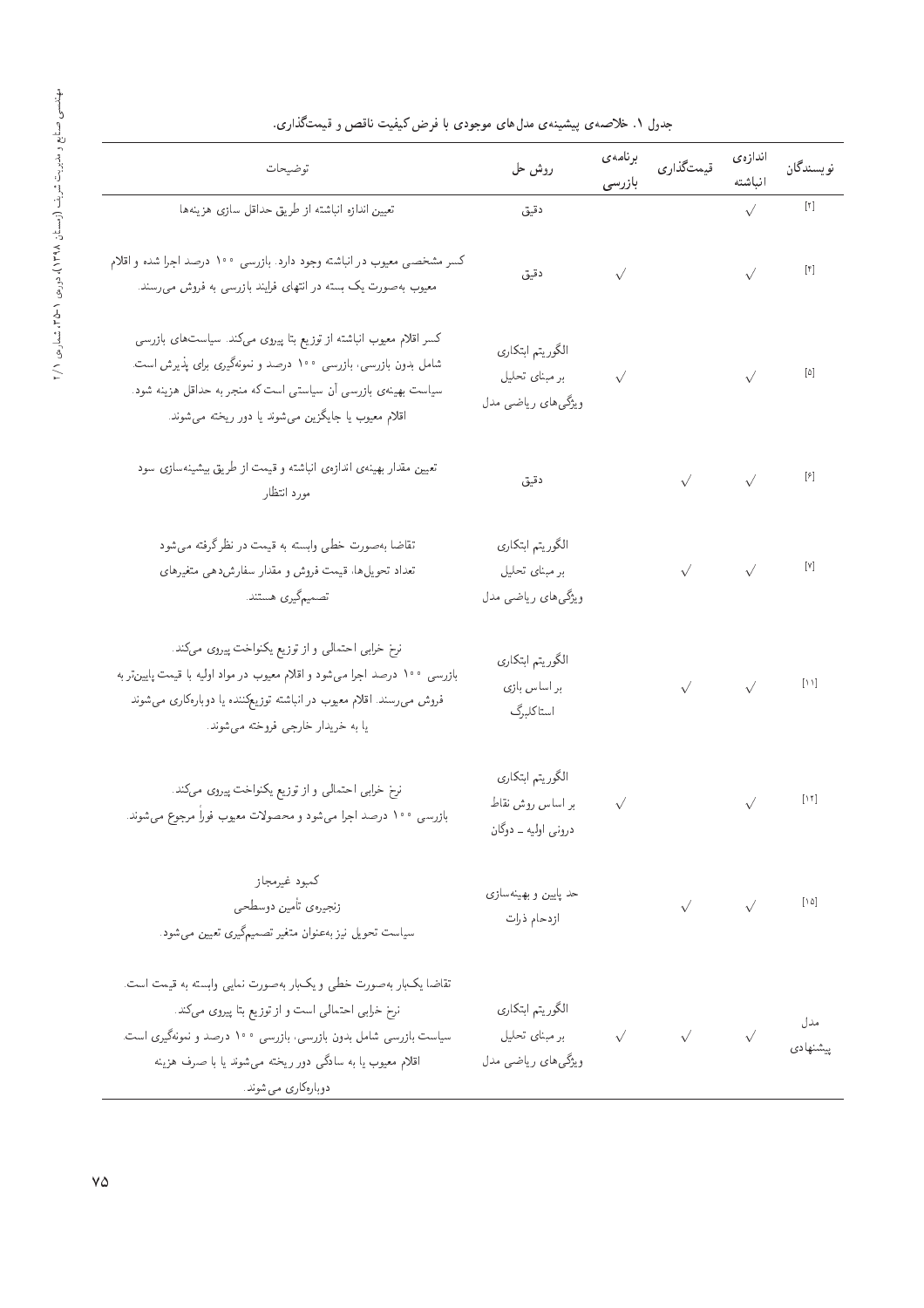

شکل ۱. رفتار موجودی در زنجیرهی عرضهی یک فروشنده - یک خریدار.

### ۳. تعریف مسئله

زنجیرهی تأمین مورد بررسی در این مقاله شامل یک فروشنده و یک خریدار است. در این مقاله فرض شده است که فرایند تولید دارای کسر تصادفی از اقلام معیوب (ص) است که از توزیع شناخته شده ی بتا پیروی میکند. سیاست های بازرسی شامل: بدون بازرسی، بازرسی ۱۰۰ درصد و برنامهی بازرسی آماری است.

بدین صورت که نمونهیی به اندازهی n از انباشته برداشته میشود و در صورتیکه تعداد اقلام معیوب در نمونه  $(y)$  کم تر از یا مساوی با عدد پذیرش باشد. انباشته پذیرفته می شود و در غیر این صورت انباشته رد می شود. در صورتی که بازرسی موفقیتآمیز نباشد و تعداد اقلام معیوب نمونه بزرگ تر از عدد پذیرش باشد، خردهفروش باقبی انباشته  $(Q-n)$  را به هزینه $\mathfrak{c}$  تأمینکننده (فروشنده) مرجوع و تقاضای یک انباشتهی سالم میکند. در نهایت سیاست بهینهی بازرسی آن سیاستی است که منجر به سود بیشتری شود. جریان موجودی در این زنجیرهی تأمین در شکل ۱ نشان داده شده است. در این مقاله با لحاظ کردن ریسک تولیدکننده و سطح کیفیت پذیرفتنبی<sup>۲</sup> طرح نمونهگیری تعیین شده است که برای هر دو طرف منصفانه باشد. ریسک تولیدکننده احتمال رد شدن یک انباشتهى قابل قبول است، كه با a نشان داده شده و رابطهى آن بهصورت زير است:

$$
1 - \alpha = \sum_{y=1}^{c} \frac{n!}{(n-c)!} \rho^{c} (1-\rho)^{n-c}
$$
 (1)

سطح کیفیت پذیرفتنی توسط مصرفکننده تعیین میشود و بیشینهی اقلام معیوبی است که برای نمونهگیری بهمنظور پذیرش میهتواند رضایتبخش تلقی شود. وقتبی ریسک تولیدکننده و سطح کیفیت پذیرفتنمی مربوط به آن معلوم باشد، میتوان یک طرح نمونهگیری با استفاده از رابطهی زیر تعیین کرد:

$$
n = \frac{p'_{1-\alpha}}{AQL} \tag{1}
$$

#### ۱.۳. نمادگذاری و فرض ها

بهمنظور بررسی مدل یکپارچهی موجودی و بازرسی فرضها و نمادهایی به شرح زیر در نظر گرفته شده است:

۱. توابع تقاضا توابعی کاهشی از قیمت فروش و به دو صورت زیر در نظر گرفته می شوند:

$$
D(P) = ap^{-b} \qquad a > \circ, b > 1
$$
  

$$
D = (a - bp) \qquad a > \circ b > \circ
$$

۲. نسبت خرابی انباشته p از توزیع بتا پیروی میکند؛ بنابراین، تعداد اقلام معیوب در نمونه  $(y)$  دارای توزیع فوق هندسی است:

$$
p_r(y|\rho) = \frac{\left(\begin{array}{c} \rho Q \\ y \end{array}\right)\left(\begin{array}{c} Q - \rho Q \\ n - y \end{array}\right)}{\left(\begin{array}{c} Q \\ n \end{array}\right)}
$$

 $\leq y \leq \min\{\rho Q, n\}$ 

$$
E(y|\rho) = n\rho
$$

$$
E(y) = \int_{a}^{b} E(y | \rho) g(\rho) d\rho = nE(\rho)
$$

۳. اقلام نامنطبق یا همگی جایگزین یا همگی دور ریخته میشوند.

۴. به دلیل شرایط رقابتی، کمبود در سیستم غیرمجاز در نظر گرفته شده است.

#### ۰۱.۱.۳ نمادگذاری

. متوسط کسر اقلام نامنطبق در انباشته، متغیر تصادفی: . هزینهی ثابت سفارش دهی؛  $A$ . هزينهي نگهداري:  $h$ ci. هزینهی بازرسهی: د هزینه ی دوبارهکاری یا جایگزینی اقلام معیوب؛  $c_r$ : هزينه ي يذيرش يکقلم جنس معيوب؛ : تعداد اقلام معیوب در نمونه، متغیر تصادفی؛  $y$ : نرخ تقاضا در واحد زمان:  $D(p)$ تابع سود مورد انتظار؛  $Z(Q, p, n, c)$ : درآمد حاصل از فروش.

### ٢.١.٣. متغيرهاي تصميمگيري

: اندازەى انباشتە؛ اندازەي نمونە؛ $\vec{n}$ c: عدد پذیرش؛ : قيمت فروش.

#### ۲.۳. مدل سازی با فرض تقاضای خطبی بدون جایگزینبی

در پژوهش های پیشین مدل های متنوعی برای مشخص کردن تابع تقاضای وابسته به قیمت ارائه شدهاند. تقاضای خطی به علت سادگی در تخمین پارامترها و سادگی در تفسیر نتایج به طورگستردهیی در مقالات مورد استفاده قرارگرفته است. همچنین كشش تقاضا در حالت خطى به مقدار قيمت بستگى دارد و هميشه نسبت به قيمت نزول<sub>ی</sub> و مقعر است.<sup>[۱۶]</sup> در این تابع تقاضایی که بهصورت خطی وابسته به قیمت است، بررسی میشود. درآمد حاصل از فروش برای هر دو حالت بدون جایگزینی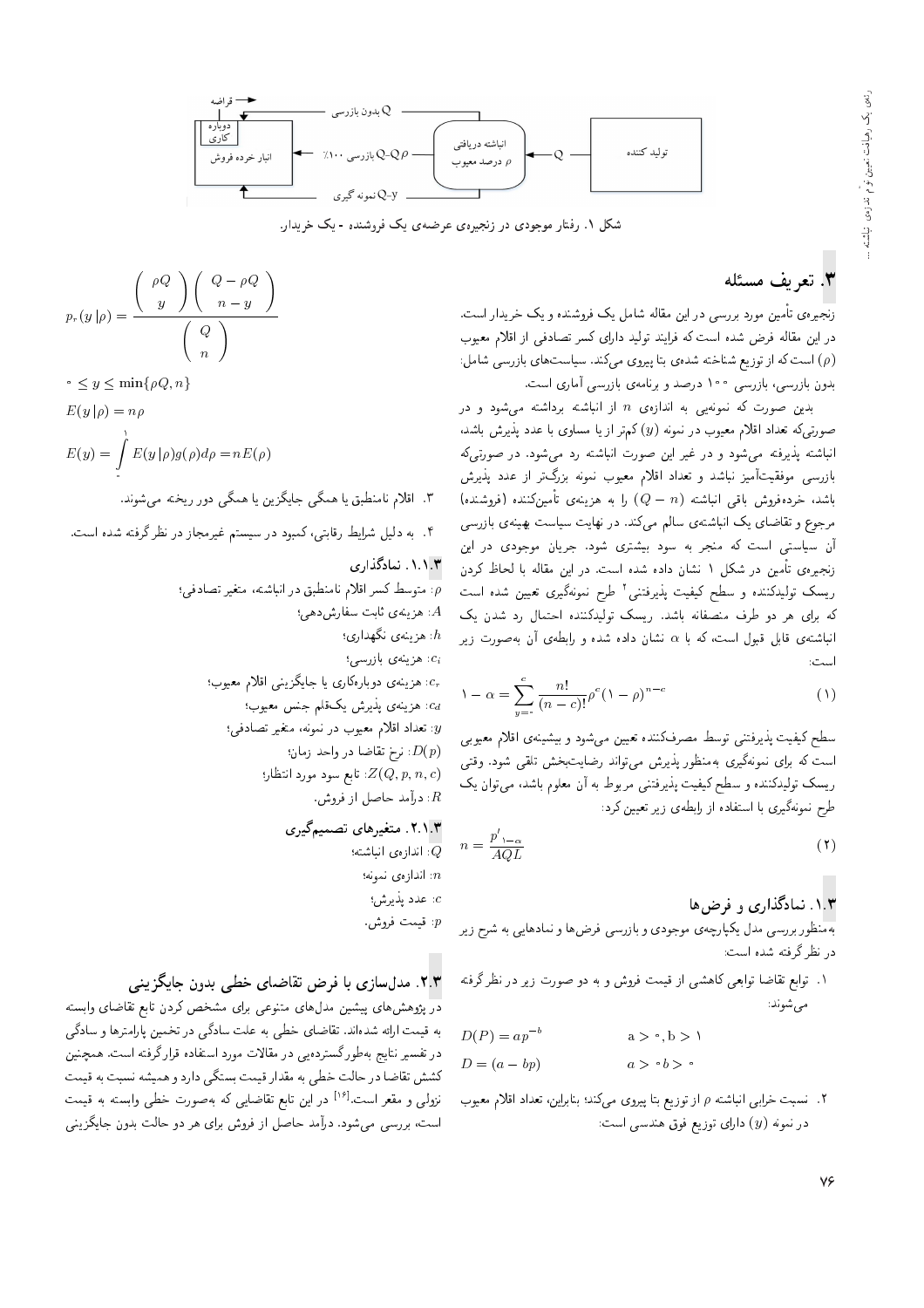و با جایگزینی اقلام معیوب به شرح زیر است:

 $R = p.D(p)$ 

تابع سود به صورت تفاضل درآمد از مجموع هزینهها ارائه شده است.

الف) بدون بازرسی: هزینهها در این قسمت شامل هزینهی سفارش دهی، هزینهی نگهداری و هزینهی پذیرش اقلام معیوب است.

$$
z(Q, p) = (a - bp)p - \frac{(a - bp)A}{Q} - \frac{hQ}{\mathbf{r}}
$$

$$
-(c_d(a - bp)E(\rho))
$$
 (7)

ب) بازرسی ۱۰۰ درصد: در این قسمت هزینهها شامل هزینهی نگهداری، سفارش دهی و هزینهی بازرسی کل انباشته است. همچنین از آنجاییکه اقلام معیوب انباشته پس از بازرسی ۱۰۰ درصد دور ریخته میشوند، مقدار موجودی به  $E(Q-Q\rho)$  تقلیل می $g$ بابد.

$$
z(Q, p) = (a - bp)p - \frac{(a - bp)A}{Q(1 - E(\rho))} - \frac{hQ(1 - E(\rho))}{\mathbf{Y}} - \frac{(a - bp)c_i}{(1 - E(\rho))}
$$
(**f**)

ج) نمونهگیری: هزینههای کیفی در این قسمت شامل هزینهی بازرسی نمونه به اندازه ی n و هزینه ی پذیرش اقلام معیوبی است که در طی فرایند بازرسی پیدا نشدهاند. اقلام معیوبی که در طی بازرسی کشف و دور ریخته می شوند، منجر به کاهش موجودی به مقدار  $E(Q-y)$  می شوند.

$$
z(Q, p, n) = (a - bp)p - \frac{(a - bp)A}{Q - nE(r)} - \frac{h(Q - nE(\rho))}{\gamma}
$$

$$
-\frac{(a - bp)}{Q - nE(\rho)}(nc_i + c_d(Qr - nE(\rho)))
$$
(6)

# ۳.۳. مدلسازی با فرض تقاضای خطبی با جایگزینبی

آلف) بدون باررسی: هزینهها دراین قسمت شامل هزینهی سفارشدهی، هزینهی نگهداری و هزینهی پذیرش اقلام معیوب انباشته است.

$$
z(Q, p) = (a - bp)p - \frac{(a - bp)A}{Q}
$$

$$
-\frac{hQ}{\mathsf{T}} - (c_d(a - bp)E(\rho))
$$
 (9)

ب) بازرسی ۱۰۰ درصد: در این بخش هزینهی دوبارهکاری اقلام معیوب کشف شده در طی فرایند بازرسی نیز افزوده می شود.

$$
z(Q, p) = (a - bp)p - \frac{(a - bp)A}{Q} - \frac{hQ}{Y}
$$

$$
-(a - bp)(c_i - c_r \rho)
$$
(Y)

ج) نمونهگیری: در این حالت هزینهی دوبارهکاری اقلام معیوب کشف شده در طی فرایند بازرسی نیز افزوده می شود.

$$
z(Q, p, n) = (a - bp)p - \frac{(a - bp)A}{Q} - \frac{hQ}{\gamma}
$$

$$
-\frac{(a - bp)}{Q}(nc_i + c_d(Q\rho - nE(\rho)) + c_r nE(\rho)))
$$
(A)

## ۴.۳. مدلسازی با فرض تقاضای نمایی بدون جایگزینی

در بسیاری از موارد استفاده از تابع تقاضای خطی با واقعیت مطابقت ندارد؛ زیرا در این حالت ملزم به داشتن حد بالای متناهی برای قیمت هستیم. مدل ایزو -الاستیک <sup>۳</sup> برای تقاضا به تابع کشش ثابت نیز معروف است که در آن کشش قیمتی تقاضا همیشه ثابت و برابر b- است. در این بخش مدل با فرض تابع تقاضایی که به صورت نمایی وابسته به قیمت است، بررسی شده است.

الف) بدون بازرسی: هزینهها در این قسمت شامل هزینهی سفارشدهی، نگهداری و پذیرش اقلام معیوب انباشته است.

$$
z(Q, p) = p(ap^{-b}) - \frac{A(ap^{-b})}{Q}
$$

$$
-\frac{hQ}{Y} - c_d(ap^{-b})E(\rho)
$$
(1)

ب) بازرسی ۱۰۰ درصد: هزینههای کیفی در این حالت شامل هزینهی بازرسی کل انباشته و دوبارهکاری اقلام معیوب آن است:

$$
z(Q, p) = (ap^{-b})p - \frac{ap^{-b}A}{Q(\lambda - E(\rho))}
$$

$$
-\frac{hQ(\lambda - E(\rho))}{\lambda} - \frac{ap^{-b}c_i}{\lambda - E(\rho)}
$$
( $\lambda$ )

ج) نمونهگیری: هزینههای کیفی در این قسمت شامل هزینهی بازرسی نمونه به اندازهی n و هزینهی پذیرش اقلام معیوبی است که طی فرایند بازرسی پیدا نشدهاند.

$$
z(Q, p, n) = (ap^{-b})p - \frac{ap^{-b}A}{(Q - nE(\rho))}
$$

$$
-\frac{h(Q - nE(\rho))}{\mathbf{r}} - \frac{ap^{-b}}{(Q - nE(\rho))}
$$

$$
(nc_i + c_d(QE(\rho) - nE(\rho)))
$$
(11)

## ۵.۳. مدلسازی با فرض تقاضای نمایبی با جایگزینبی

دراین بخش اقلام معیوب کشف شده در طی بازرسی، با صرف هزینهیی دوبارهکاری مې شوند.

الف) بدون بازرسی: هزینهها در این قسمت شامل هزینهی سفارش(دهی، نگهداری و يذيرش اقلام معيوب انباشته است.

$$
z(Q, p) = p(ap^{-b}) - \frac{A(ap^{-b})}{Q}
$$

$$
-\frac{hQ}{Y} - c_d(ap^{-b})E(\rho)
$$
(1Y)

ب) بازرسی ۱۰۰ درصد: هزینههای کیفی در این حالت شامل هزینهی بازرسی كل انباشته و دوبارهكاري اقلام معيوب آن است.

$$
z(Q, p) = p(ap^{-b}) - \frac{A(ap^{-b})}{Q}
$$

$$
-\frac{hQ}{Y} - (ap^{-b})(c_i + c_r E(\rho))
$$
(1Y)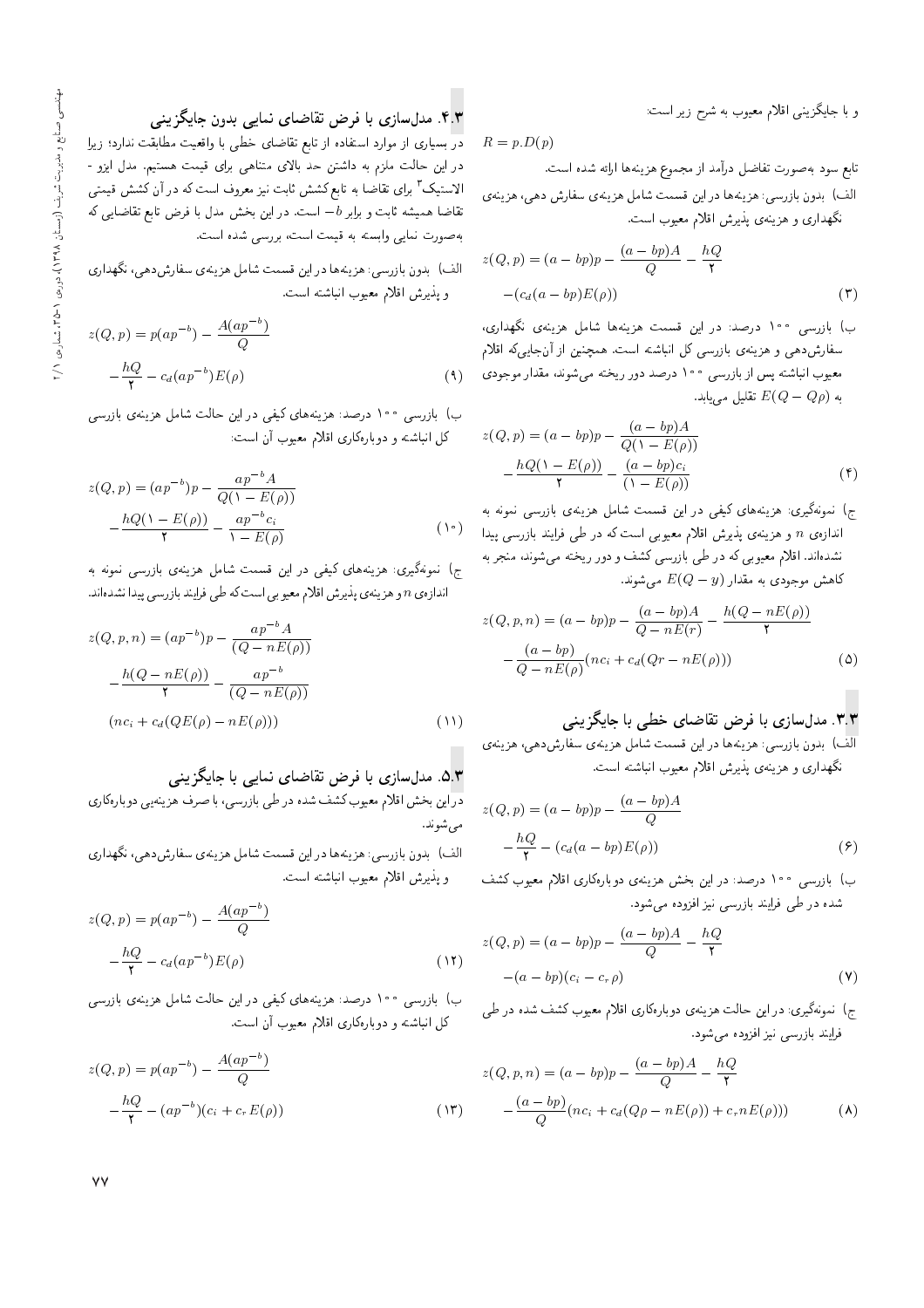ج) نمونهگیری: دراین بخش علاوهبر هزینههای نمونهگیری در حالت بدون جایگزینی، هزینهی دوبارهکاری اقلام معیوب کشف شده در طبی فرایند بازرسی نیز افزوده مى شود.

$$
z(Q, p, n) = (ap^{-b})p - \frac{(ap^{-b})A}{Q}
$$

$$
-\frac{hQ}{\gamma} - \frac{(ap^{-b})}{Q}(nc_i + c_d(QE(\rho))
$$

$$
-nE(\rho)) + c_r nE(\rho))
$$
(15)

### ۴. تحلیل خواص ریاضبی مدل و روش حل پیشنهادی

بهمنظور ارائهى الگوريتمى كه مقادير بهينهى متغيرهاى تصميم را ييدا كند، ابتدا ویژگی های ریاضی و شرایط بهینگی مدل های غیرخطی که در بخش ۳ ارائه شدند با توجه به قضیهی زیر بررسی شده است.

قضیه ۱: (شرط لازم بهینگی) شرط لازم برای آنکه نقطهی  $x^{\circ}$  یک نقطهی فرینه ااکسترمم) تابع ( $f(x)$  باشد آن است که  $\nabla_f(x^*) = \nabla_f(x^*)$ . شرط کافی بهینگی برای آنکه نقطهی  $x^{\circ}$  یک نقطهی فرینهی ( $f(x)$  باشد آن است که ماتریس هسین محاسبه شده در  $x^i$ بهصورت زیر باشد:

- اگر ماتریس هسین در نقطهی  $x^{\ast}$  منفی معین باشد، نقطهی  $x^{\ast}$  یک نقطهی  $\bullet$ بيشينه ي مطلق است.
- اگر ماتریس هسین در نقطهی  $x^{\circ}$  مثبت معین باشد، نقطهی  $x^{\circ}$  یک نقطهی  $\bullet$ كمينه ي مطلق است.

مسئلهيي راكه ناحيهي شدنى محدب و توابع هدف محدب (كمينهسازي) يا مقعر (بیشینهسازی) باشند، برنامهریزی محدب<sup>۴</sup> مییامند. در این مسائل نقطهی بهینهی به دست آمده بهینهی عمومی است.<sup>[۱۷]</sup> از آنجایی که تمام مدلهای ارائه شده از نوع بیشینهسازی و بدون محدودیت هستند، کافی است تا تقعر توابع هدف ثابت شود. در نتیجه طبق قضیهی ۱ تقعر توابع ثابت شده است و سپس مقدار بهینهی متغیرهای تصمیمگیری از طریق برابر صفر قرار دادن مشتقات مرتبه اول نسبت به هر یک از متغیرها به دست آورده شده است. میتوان نشان داد که توابع سود در حالت بدون بازرسی و بازرسی ۱۰۰ درصد نسبت به p و Q مقعر هستند. همچنین برای حالت نمونهگیری نیز با فرض مقادیر مشخص برای  $(n, c)$  ثابت میشود که مسئله از نوع برنامهریزی محدب است. در این قسمت تحلیل تحدب برای تابع سود در حالت بدون بازرسی برای تقاضای خطی بررسی شده است و ثابت شده است که ماتریس هسین مربوط به تابع سود  $z(Q,p)$  منفی معین <sup>۵</sup> است.

$$
H = \begin{bmatrix} a_{11} & a_{11} \\ a_{21} & a_{22} \end{bmatrix}
$$
  
\n
$$
a_{21} = \frac{\partial^2 z_1(Q, p)}{\partial Q^2} = \frac{-\gamma A(a - bp)}{Q^2} <
$$
  
\n
$$
|H| = \frac{-Ab(Ab - \gamma Q(a - bp))}{Q^2}
$$

دراين حالت اگر | H| مثبت باشد، تابع سود مقعر است؛ بنابراين شرط تقعر بهصورت زیر بیان میشود:

$$
Q > \frac{Ab}{\mathfrak{r}(a - bp)}
$$

مخرج کسر به نسبت صورت بسیار بزرگ تر است؛ سمت راست کوچک تر از یک است و مقدار اندازهی انباشته حداقل یک است. در نتیجه شرط بالا همواره برقرار است و تابع سود اکیداً مقعر است (برای مشاهدهی اثبات تقعر سایر توابع سود به پیوست مراجعه شود). اکنون میتوان مقادیر \*Q و \*p را به ازای مقادیر مشخص (n,c) از طريق حل معادلات زير براي هر دو حالت تقاضاي خطى و نمايي به دست آورد:

$$
Q^* = \frac{\partial z(Q, p, n, c)}{\partial Q} = \cdot \tag{10}
$$

$$
p^* = \frac{\partial z(Q, p, n, c)}{\partial p} = \cdot \tag{18}
$$

با توجه به اینکه مقادیر بهینهی متغیرهای تصمیم به یکدیگر وابستهاند، بهمنظور به دست آوردن جواب بهینه برای متغیرهای تصمیمگیری، الگوریتم زیر بر اساس ویژگی های ریاضی مدل پیشنهاد شده است:

- $\lambda z(Q, p, n, c)^{opt} = -\infty$  گام ۱. قرار دهید ۱ $n = n$  و
	- گام ۲. به ازای n موجود گامهای ۳ تا ۷ را اجرا کنید.
- گام ۳. از آنجاییکه مقادیر p و Q به یکدیگر وابستهاند، با مقدار p، شروع کنید و آن را برابر حداقل هزینهها قرار دهید، مقدار ، $Q$  را از طریق معادلهی ۱۵ به دست آور بد.
- گام ۴. با جایگذاری مقدار ، $Q$  در معادلهی ۱۶ مقدار  $p$  را محاسبه کنید و آن را بناميد.  $p_7$
- گام ۵. سپس مقدار pr را در معادلات مربوط به اندازهی انباشته جایگذاری کنید و  $Q$  را به دست آورید.
- گام ۶. گامهای ۳ تا ۶ را آنقدر ادامه دهید تا دیگر تغییر زیادی در مقادیر p و Q مشاهده نشود و آنها را \* $p^*$  و \* $Q$  بنامید.
- گام ۷. مقدار سود را به ازای \* $p$  و \*  $Q$  و  $n$  محاسبه کنید و آن را  $z$  و \*  $z$  بنامید.
- $p^* = p, Q^* = \text{argmax} \{Q^*, p^*, n\} \succ z^{opt}(Q, p, n)$ گام ۸. اگر ، در غیر این صورت به گام ۱۰ بروید.  $Q, n^* = n \, z^{\tiny{opt}} = z$ ۲
- $n < \aleph$ گام ۹. قرار دهید ۱ $n = n + n$ و به گام ۲ بروید و این کار را تا زمانی که \* $Q^*$ ۰ ک است ادامه دهند.
- گام ۱۰. جواب فعلمی بهینه است؛ توقف کنید و مقدار c را با توجه به \*n و سطح کیفیت قابل قبول خریدارو ریسک تولیدکننده با استفاده از جدول توزیع تجمعی پواسون به دست آورید. (فرض میشود که فرایند تولید تحت کنترل دوجملهیی است. همچنین هنگامی که $\rho \to n \to n$  توزیع پواسون یک تقریب عالمی از توزیع دوجملەيى محسوب مىشود). $^{\left[ \lambda\right] }$ .
- گام ۱۱. الگوریتم را برای هر سه سیاست بدون بازرسی، بازرسی ۱۰۰ درصد و نمونهگیری اجرا کنید و سپس مقادیر به دست آمده را با یکدیگر مقایسه کنید؛ در نهایت جواب بهینه سیاستی است که منجر به سود کل بیشتری برای زنجیرهی عرضه می شود. در شکل ۲ گامهای الگوریتم پیشنهادی بهصورت نمادین نشان داده شده است.

#### ۵. مطالعهی عددی

هدف این بخش بررسی رفتار مدل و روش حل و انجام تحلیل حساسیت بر روی برخی پارامترهای با اهمیت مدل است. مقادیر \*p و \*Q به ترتیب نشاندهنده،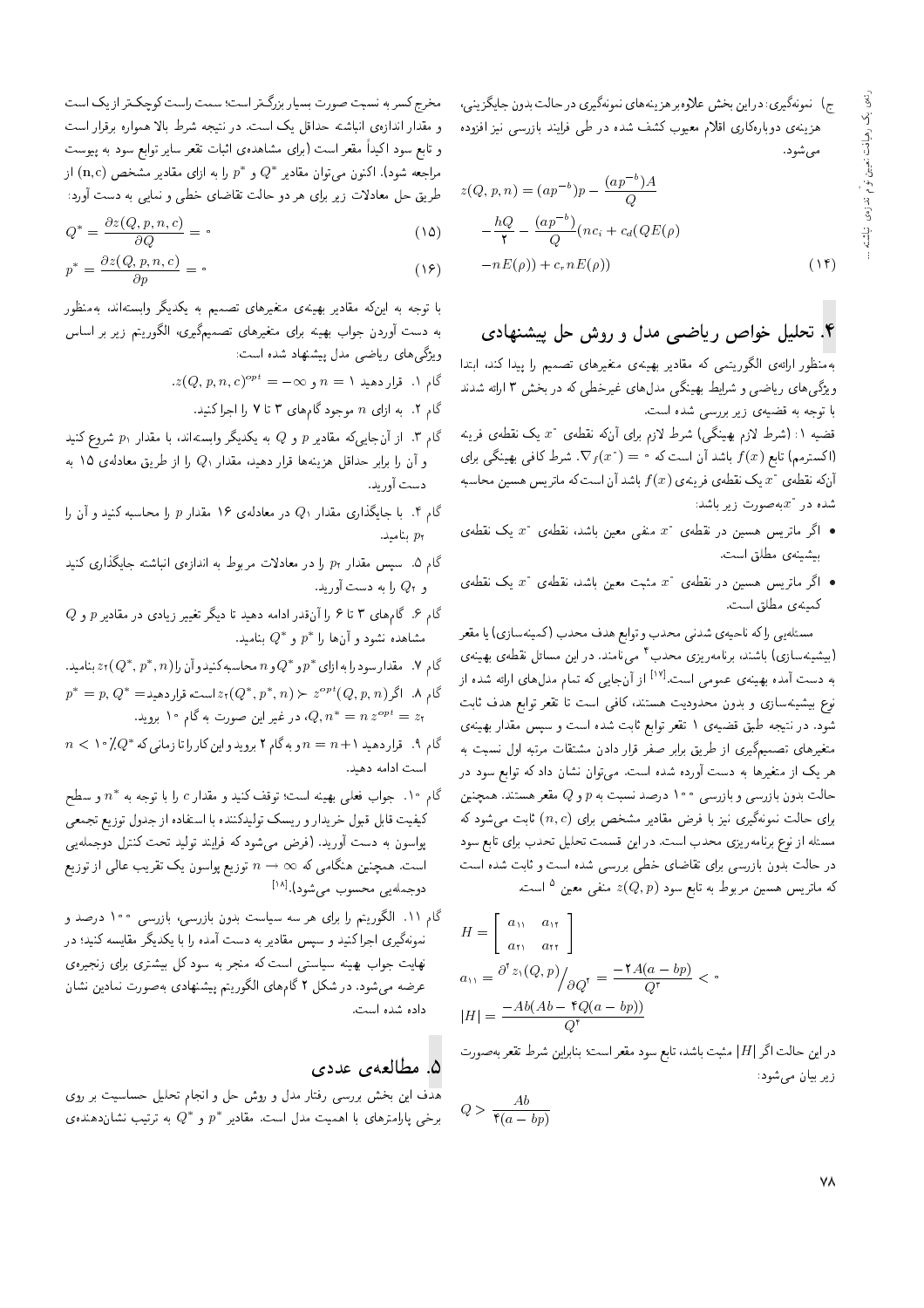

شکل ۲. نمایش الگوریتم ارائه شده در بخش ۴.

|                              |              | جدول ۲. نتایج مدل مشترک موجودی - بازرسی با جایگزینی - تقاضای خطی. |              |                 |
|------------------------------|--------------|-------------------------------------------------------------------|--------------|-----------------|
| $z^*$                        | $c \qquad n$ | $Q^*$                                                             | $p^*$        | سیاست بازرسی    |
| $1/7779 \times 10^{9}$       |              | 891,8998                                                          | $0.7,$ $999$ | بدون بازرسي     |
| $1/7771 \times 10^{7}$       |              | $\lambda$ 97, ۱۴ $\lambda$ ۱                                      | 0.7,0        | بازرسى ١٠٠ درصد |
| $1779774V$ , $V_A \cdot V_F$ | ۱۵۲          | 1018,4610                                                         | 0.7,0.7579   | نمونهگيري       |
|                              |              |                                                                   |              |                 |

سياست بهينهى  $z^*$ \* c n  $Q^*$   $P^*$   $\downarrow$ بازرسى ۷ - ۱ × ۲۴۲۱ / ۱<br>۱٫۰۷ × ۲۳۷۱ - امازرسی ۱۰۰ دره  $10^{5}$ <br>  $10^{7}$ <br>  $10^{10}$ <br>  $10^{10}$ <br>  $10^{10}$ <br>  $10^{10}$ <br>  $10^{10}$ <br>  $10^{10}$ <br>  $10^{10}$ <br>  $10^{10}$  $c_d$ ۱٬۲۳۷۱ × ۱٬۰۰<br>۱۳۳۴۹۸۴۲/۸۸۵۳ - ندونهگیری  $\begin{array}{ccccccccc}\n\lambda^6 & & & & & & \\
\lambda^8 & & & & & & \\
\lambda^1 & & & & & & \\
\lambda^1 & & & & & & \\
\lambda^2 & & & & & & \\
\lambda^3 & & & & & & \\
\lambda^4 & & & & & & \\
\lambda^5 & & & & & & \\
\lambda^6 & & & & & & \\
\lambda^7 & & & & & & \\
\lambda^8 & & & & & & \\
\lambda^9 & & & & & & \\
\lambda^1 & & & & & & \\
\lambda^2 & & & & & & \\
\lambda^3 & & & & & & \\
\lambda^5 & & & & & & \\
\lambda^6 & & & & & & \\
\lambda^7 & & & & & & \\
\lambda^8 & & & & & & \\
\$ |Q}oxvwtv 12249842 8853 2 25 222 4834 505 01123 50 OY $\gamma$ ۹۰ | بازرسی ۱۰۰ درصد / $\gamma$ ۲۳۷۱ - 1 $\gamma$  $\lambda$ 97,  $\lambda$ 97,  $\lambda$ 97,  $\lambda$ 97,  $\lambda$ 97,  $\lambda$ 97,  $\lambda$ 97,  $\lambda$ 97,  $\lambda$ 97,  $\lambda$ 97,  $\lambda$ 97,  $\lambda$ 97,  $\lambda$ 97,  $\lambda$ 97,  $\lambda$ 97,  $\lambda$ 97,  $\lambda$ 97,  $\lambda$ 97,  $\lambda$ 97,  $\lambda$ 97,  $\lambda$ 97,  $\lambda$ 97,  $\lambda$ 97,  $\lambda$ 97,  $\lambda$ 97,  $\lambda$ 97,  $\lambda$ 97,  $\lambda$ 9 ۰<sup>۷ ۱/</sup> ۲۳۷۱ بازرسی ۱۰۰ درصد<br>۱٬ ۱٬ ۱٬ ۱٬ ۱٬ ارانسی ۱۰۰ درصد  $10^{7}$   $10^{7}$   $10^{7}$   $10^{7}$   $10^{7}$   $10^{7}$   $10^{7}$   $10^{7}$   $10^{7}$   $10^{7}$   $10^{7}$   $10^{7}$   $10^{7}$   $10^{7}$   $10^{7}$   $10^{7}$   $10^{7}$   $10^{7}$   $10^{7}$   $10^{7}$   $10^{7}$   $10^{7}$   $10^{7}$   $10^{7}$   $10^{7}$   $10^{7}$   $10^{7}$   $10^{7$ ۱۰۷ × ۱۳۶۶ / ۱<br>۱٫۷۳۶ - ۱/۲۳۶۶ - ازرسی ۱۰۰ در صد  $\lambda e^{\gamma}$  are  $\lambda e^{\gamma}$  and  $\lambda e^{\gamma}$  are  $\lambda$  in  $\lambda$  and  $\lambda$  is a set of  $\lambda$  is a set of  $\lambda$  is a set of  $\lambda$  is a set of  $\lambda$  is a set of  $\lambda$  is a set of  $\lambda$  is a set of  $\lambda$  is a set of  $\lambda$  is a set of  $\lambda$  is a <sup>7</sup> 540 0446 502 5897 20 بازرسی ۱۰۰ در صد  $10^{9}$   $10^{9}$   $10^{9}$   $10^{9}$   $10^{9}$   $10^{9}$   $10^{9}$   $10^{9}$   $10^{9}$   $10^{9}$   $10^{9}$   $10^{9}$   $10^{9}$ ۱٫۲۳۶۰ × ۱/۲۳۶۰<br>۱۰۷ × ۱۳۳۷۱ - بازرسی ۱۰۰ دره  $\lambda$ 97  $\lambda$ 97  $\lambda$ 994  $\lambda$ 994  $\lambda$ 994  $\lambda$ 994  $\lambda$ 994  $\lambda$ 994  $\lambda$ 994  $\lambda$ 994  $\lambda$ 994  $\lambda$ 994  $\lambda$ 994  $\lambda$ 994  $\lambda$ 994  $\lambda$ 994  $\lambda$ 994  $\lambda$ 994  $\lambda$ 994  $\lambda$ 994  $\lambda$ 994  $\lambda$ 994  $\lambda$ 994  $\lambda$ 994  $\lambda$ 994  $\lambda$ 994  $\lambda$ 994  $\lambda$ 994 ۰۷ × ۱/۲۳۷۱ | بازرسی ۱۰۰ درصد<br>۱٫۷۴۰ × ۱/۲۴۰۸ | بازرسه ۱۰۰ درصد  $\lambda^0$   $\lambda^1$   $\lambda^2$   $\lambda^3$   $\lambda^4$   $\lambda^4$   $\lambda^5$   $\lambda^6$   $\lambda^7$   $\lambda^8$   $\lambda^9$   $\lambda^8$   $\lambda^9$   $\lambda^8$   $\lambda^9$   $\lambda^8$   $\lambda^9$   $\lambda^8$   $\lambda^9$   $\lambda^8$   $\lambda^9$   $\lambda^8$   $\lambda^9$   $\lambda^8$   $\lambda^9$   $\lambda^8$   $\lambda^9$   $\lambda^9$   $\lambda^8$   $\lambda^9$   $\lambda^9$   $\lambda^$  $\lambda$ 97/1181  $\Delta$ ° 1/0181 °/1<br> $\lambda$ 97/1181  $\Delta$ ° 1/1914 °/0 بازرسی ۱۰۰ درصد  $10^{9}$   $10^{9}$   $10^{9}$   $10^{9}$   $10^{9}$   $10^{9}$   $10^{9}$   $10^{9}$   $10^{9}$   $10^{9}$   $10^{9}$   $10^{9}$   $10^{9}$   $10^{9}$   $10^{9}$   $10^{9}$   $10^{9}$   $10^{9}$   $10^{9}$   $10^{9}$   $10^{9}$   $10^{9}$   $10^{9}$   $10^{9}$   $10^{9}$   $10^{9}$   $10^{9}$   $10^{9$ ۱۰۲ × ۱<mark>۲۴۸۳ بازرسی ۱۰۰ درصد</mark><br>۱٫۲۳۷۱ × ۱/ ۱/ ۱۲۳۷۱ بازرسی ۱۰۰ درصد 10<sup>7</sup> 892 1635 500 2947 1 5 ۰۷ × ۱۳۷۱ / ۱<br>۱۰۷ × ۱۳۴۶ / ۱<br>۱٬۷ × ۱۳۴۶ / ۱  $\lambda^0$  and  $\lambda^0$ ,  $\lambda^1$ ,  $\lambda^0$ ,  $\lambda^1$ ,  $\lambda^0$ ,  $\lambda^1$ ,  $\lambda^0$ ,  $\lambda^1$ ,  $\lambda^0$ ,  $\lambda^1$ ,  $\lambda^0$ ,  $\lambda^1$ ,  $\lambda^0$ ,  $\lambda^1$ ,  $\lambda^0$ ,  $\lambda^1$ ,  $\lambda^0$ ,  $\lambda^1$ ,  $\lambda^0$ ,  $\lambda^1$ ,  $\lambda^0$ ,  $\lambda^1$ ,  $\lambda^0$ ,  $\lambda^1$ ,  $\lambda^0$ ,  $\lambda^1$ ,  $\$  $\lambda$ 97,1481  $\lambda$ 97,0481 6<br> $\lambda$ 91,6998  $\lambda$ 97,949 بدون بازرسى  $10^{8}$   $10^{9}$   $10^{9}$   $10^{9}$   $10^{9}$   $10^{9}$   $10^{9}$   $10^{9}$   $10^{9}$   $10^{9}$   $10^{9}$   $10^{9}$   $10^{9}$   $10^{9}$   $10^{9}$   $10^{9}$   $10^{9}$   $10^{9}$   $10^{9}$   $10^{9}$   $10^{9}$   $10^{9}$   $10^{9}$   $10^{9}$   $10^{9}$   $10^{9}$   $10^{9}$   $10^{9$ ۰۰۷ / ۱۲۳۷۱ | بازرسی ۱۰۰ درصد<br>۱٫۷۳۶۹ × ۱۳۴۹ | بازرسی ۱۰۰ درصد  $\begin{array}{ccccccc}\n\lambda^6 & & & & \lambda^6 \lambda^7 & & \lambda^8 \\
\lambda^8 & & & & \lambda^9 \lambda^8 & & \lambda^9\n\end{array}$ ۱۰۷ × ۱۳۶۹ / ۱<br>۱٫۷۳ × ۱/۲۳۶۷ - اورسه ۱۰۰ درصد  $1/7719 \times 10^{9}$  $0.57,0919$   $10.4$ <br> $0.57,0091$   $0.56$ بازرسی ۱۰۰ درصد  $1/7779 \times 10^{7}$  $0.7,0191$ 

| جدول ۳. نتایج تحلیل حساسیت مدل مشترک موجودی - بازرسی با جایگزینی - تقاضای خطی. |  |  |  |  |  |  |  |  |
|--------------------------------------------------------------------------------|--|--|--|--|--|--|--|--|
|--------------------------------------------------------------------------------|--|--|--|--|--|--|--|--|

 $c_d = \mathbf{5} \cdot \mathbf{c}_i = \mathbf{5} \cdot \mathbf{c}_r = \mathbf{0}, \ \alpha = \mathbf{7} \cdot \mathbf{0}$  $AQL = \circ \rho \circ \mathbf{Y}, \ \rho = beta(\mathbf{Y}, \mathbf{Y})$ 

در جدول ۲ نتایج حل مدل با جایگزینی و تقاضای خطی با استفاده از روش پیشنهادی مقاله ارائه شده است. تحلیل حساسیت پارامترهای اصلی بر روی مدل با جايگزيني در حالت تقاضاي خطي وابسته به قيمت، به شرح جدول ٣ است. در جدول ۴ نتایج حل مدل مشترک موجودی - بازرسی برای حالت بدون

مقدار بهینه سود را نشان میدهد. به  $z^*$ قیمت و مقدار سفارس دهی بهینه هستند و<br>بایل مسئله استفاده دلیل نبود اطلاعات لازم و مسئلهیی ده داملا مشابه مسئلهی موجود در مقاله باشد،<br>تاب اطلاعات الله الله الله علیه الله مقادیر پارامترها در مثال ها با توجه به مقالات موجود در پیشینه شامل مقالات<sup>[۱۹</sup>۰<sup>۵]</sup> تخمين زده شدهاند.

مثال ١- مقادير پارلمترها به شرح زير است:

$$
D(p) = \Delta \times 1^{\circ \dagger} - \Delta^{\circ} p, \ \mathbf{A} = \mathbf{\Lambda}^{\circ}, \ \mathbf{h} = \Delta
$$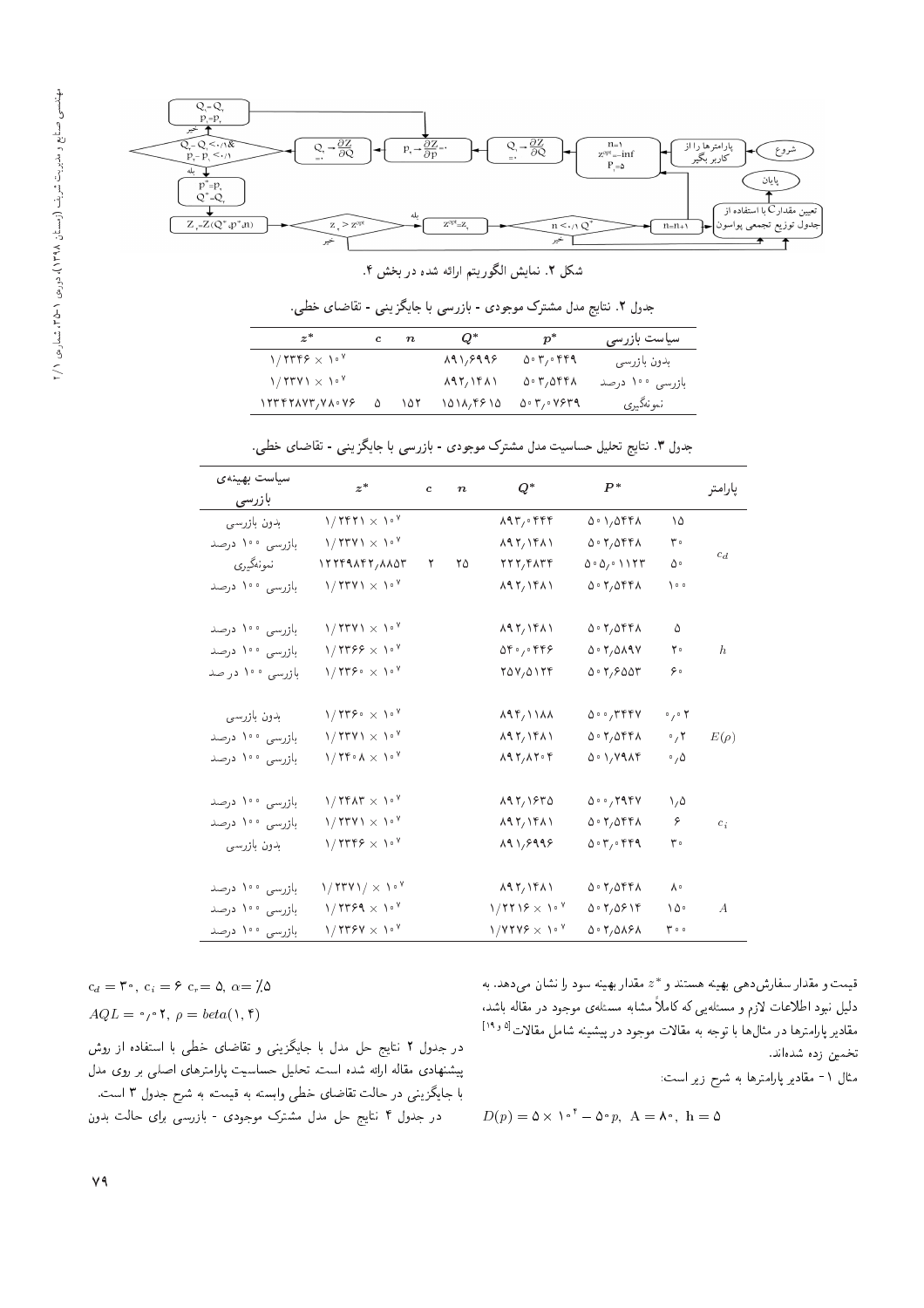جدول ۴. نتایج مدل مشترک موجودی - بازرسی بدون جایگزینی - تقاضای خطی.

| $z^*$                  | c. | $\boldsymbol{n}$ | Q*                     | $p^*$                                   | سیاست بازرسی    |
|------------------------|----|------------------|------------------------|-----------------------------------------|-----------------|
| $1/7779 \times 10^{9}$ |    |                  | 191,8998               | 0.7, 9.89                               | بدون بازرسی     |
| $1/11.9 \times 10^{9}$ |    |                  | $1/1174 \times 10^{5}$ | 0.7, V1.9                               | بازرسی ۱۰۰ درصد |
| 15777019/1000          |    | $\sqrt{r}$       | ۱۷۲۵, ۲۳۷۳             | $0 \cdot 7$ , $\cdot$ $\Lambda$ $\circ$ | نمونەگىرى       |

جدول ۵. نتایج تحلیل حساسیت مدل مشترک موجودی - بازرسی با جایگزینی - تقاضای خطی.

| سياست بهينهى    | $z^*$                       | $\mathbf{c}$ | $\boldsymbol{n}$ | $Q^*$                       | $P^*$        |                                | يارامتر        |
|-----------------|-----------------------------|--------------|------------------|-----------------------------|--------------|--------------------------------|----------------|
| بازرسى          |                             |              |                  |                             |              |                                |                |
| بدون بازرسي     | $1/1111 \times 10^{9}$      |              |                  | $\lambda$ ۹۳,۰۴۴۴           | 0.1,050      | ١۵                             |                |
| بدون بازرسي     | $1/7779 \times 10^{9}$      |              |                  | 191,9999                    | 0.7.979      | ۳۰                             | $c_d$          |
| نمونەگىيرى      | 12249078,848                | ٢            | ۳۵               | 371,8548                    | 0.0,0.00     | ۵۰                             |                |
| بدن بازرسى      | $1/7779 \times 10^{9}$      |              |                  | 191,8998                    | $0.7,$ $979$ | ۵                              |                |
| بدون بازرسی     | $1/TTFT \times 10^9$        |              |                  | $f f \Delta, \lambda f f V$ | 0.7, 0.19    | ۲۰                             | h              |
| بدون بازرسی     | $1/TTT0 \times 10^{9}$      |              |                  | 70V/TAT9                    | 0.7,100      | ه ۶                            |                |
| بدون بازرسی     | $1/TFA1 \times 10^9$        |              |                  | $\lambda$ 94, $\lambda$     | 0.0756       | $\circ$ , $\circ$ $\mathsf{Y}$ |                |
| بدون بازرسى     | $1/7$ ۳۴۶ $\times 1.7$      |              |                  | 191,9999                    | $0.7,$ $999$ | $\cdot$ , $\mathsf{r}$         | $E(\rho)$      |
| بازرسى ١٠٠ درصد | $1/119V \times 10^{V}$      |              |                  | $1/YY\lambda \times 10^7$   | 0.700        | $\cdot$ , $\Delta$             |                |
| بدون بازرسى     | $1/7$ rry $/ \times 10^9$   |              |                  | $V \cdot Y / 90V$           | 0.700        | ۵۰                             |                |
| بدون بازرسي     | $1/7$ ۳۴۶ $\times 1.7$      |              |                  | 191,9999                    | 0.7.979      | ٨٠                             | $\overline{A}$ |
| بدون بازرسی     | $1/T$ r $r \in \times 10^9$ |              |                  | $1/771$ $\times$ $10^{7}$   | 0.7,919      | ١۵۰                            |                |

جدول ۶. نتایج مدل مشترک موجودی - بازرسی با جایگزینی - تقاضای نمایی.

| $z^*$                | $c \quad n$ | Q*                                    | $p^*$                                                       | سیاست بازرسی    |
|----------------------|-------------|---------------------------------------|-------------------------------------------------------------|-----------------|
| 1717,7701            |             | $\Delta \Delta / \cdot \cdot \Lambda$ | 22,384                                                      | بدون بازرسی     |
| 1707,7077            |             | 00, VYV                               | $\mathsf{Y}\mathsf{r}_1\cdot\mathsf{P}\mathsf{d}\mathsf{r}$ | بازرسی ۱۰۰ درصد |
| $\frac{171.0777}{1}$ |             | 00,000                                | $\mathsf{Y}\mathsf{Y},\mathsf{Y}\circ\mathsf{Y}\mathsf{Y}$  | نمونەگىيرى      |
|                      |             |                                       |                                                             |                 |

جایدزیمی و تفاصای حطی اورده سده است. همان طور نه مساهده می سود در<br>استان استان است که سایان مستقیمات استان گفت: این حالت بازرسی نکردن انباشته سودآورتر است. مقادیر \*Q و \*p به ترتیب<br>۱۵۰۵ - ۱۵۰۵ - ۱۵۰۵ - ۱۵۰۳ - ۱۸۰۸ -۸۹۱٫۶۹۹۶ و ۵۰۳٫۰۴۴ است. بعد از سیاست بدون بازرسی، اولویت بعدی برنامهی بازرسی نمونهگیری است که از طریق برداشتن ۱۷۳ نمونه برای کل انباشته تصمیمگیری می شود. در جدول ۵ تحلیل حساسیت پارامترهای اصلی بر روی مدل مشترک موجودی - بازرسی وقتی اقلام معیوب کشف شده، طی بازرسی دور ریخته مى شوند، ارائه شده است.

مثال ۲- مقادیر پارامترها برای حل مدل در حالت تقاضای نمایی به شرح زیر است:

$$
D(p) = \n\begin{cases} \n\cos \theta p^{-\lambda} & \text{if } c_i = r \cdot \text{if } c_i = \theta, \ c_i = \theta, \\
A = \lambda^{\circ}, \ \rho = \text{beta}(\lambda, \theta), \ \text{AQL} = \frac{\lambda}{\lambda^{\circ}}, \ \alpha = \frac{\lambda}{\lambda} \alpha.\n\end{cases}
$$

در جدول ۶ نتایج مربوط به حل مدل مشترک موجودی ــ بازرسمی برای حالتی که اقلام<br>معیوب کشف شده طی فرایند بازرسی دوبارهکاری میشوند، ارائه شده است. با توجه معیوب نسب سده طی قرایند بازرسی دوبارهداری می سوید، ارائه سده اسب. با نوجه<br>- - استفاده استفاده استفاده استفاده استفاده کشور استفاده استفاده استفاده به نوابع سود در این حالب بازرسی ندردن بهترین درینه است. در جدول ۲ تحلیل<br>- است المطلب المصدر المصدر المصدر المصدر المصدر المصدر المصدر المصدر المصدر المصدر حساسيت پارامترهاي موجودي -بازرسي برروي مدل پيشنهادي در حالت با جايگزيني و برای تقاضایی که بهصورت نمایی وابسته به قیمت است، نشان داده شده است.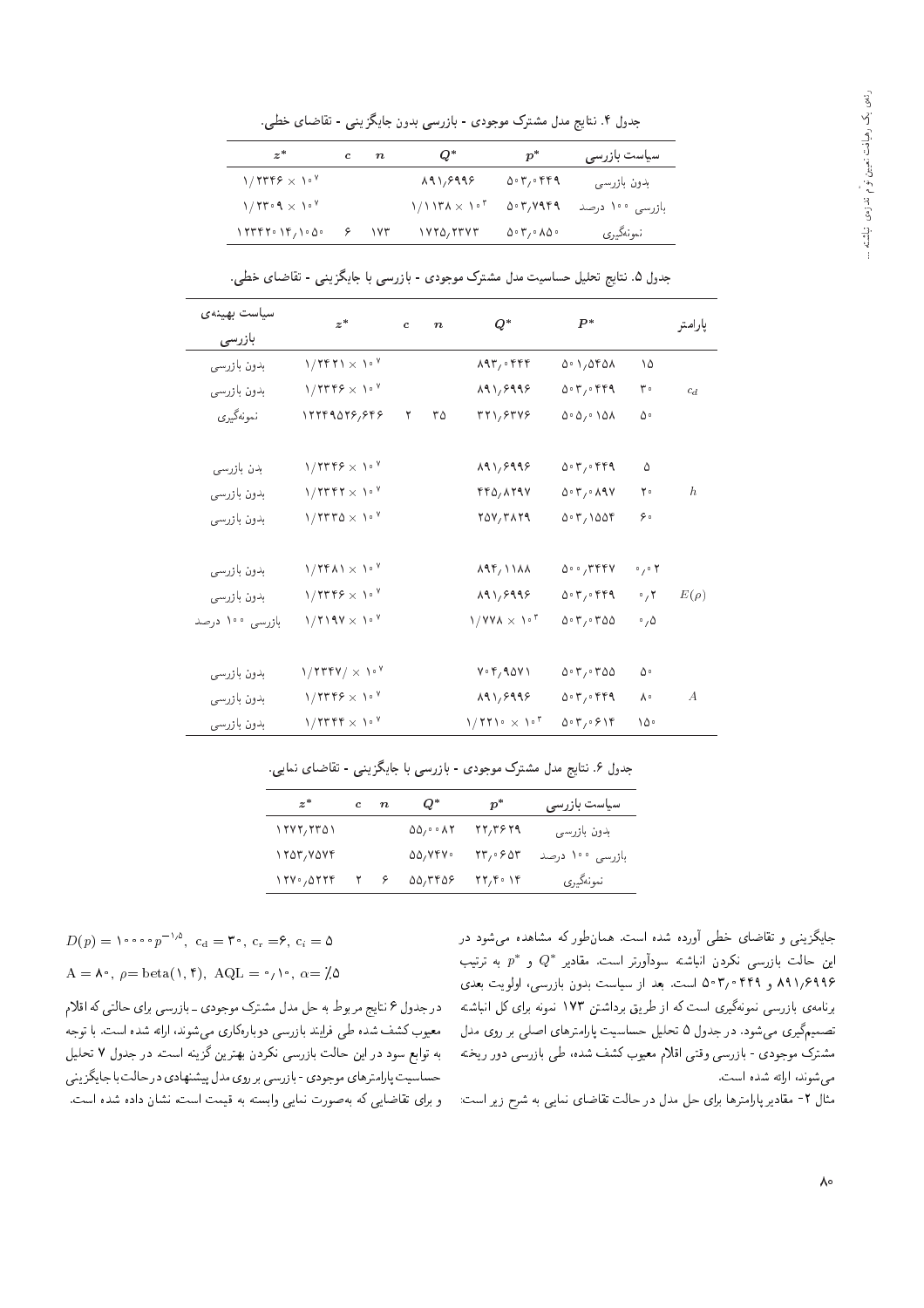| سياست بهينهى    | $z^*$                                                                   | $\mathbf{c}$ | $\boldsymbol{n}$ | $Q^*$                                                 | $P^*$                                                           |                                | پارامتر   |
|-----------------|-------------------------------------------------------------------------|--------------|------------------|-------------------------------------------------------|-----------------------------------------------------------------|--------------------------------|-----------|
| بازرسى          |                                                                         |              |                  |                                                       |                                                                 |                                |           |
| بدون بازرسى     | ۱۲۷۲/۲۳۵۱                                                               |              |                  | $\Delta \Delta / \cdot \cdot \Delta Y$                | $rr, r$ ۶۲۹                                                     | ۱۵                             |           |
| بدون بازرسي     | $\frac{1}{\sqrt{2}}$                                                    |              |                  | $\Delta \Delta_1 \circ \cdot \Lambda$                 | $rr, r$ ۶۲۹                                                     | ۳۰                             | $c_d$     |
| بازرسى ١٠٠ درصد | $\gamma$                                                                |              |                  | $\delta r, \gamma r v$ .                              | rr, 90r                                                         | ۵۰                             |           |
|                 |                                                                         |              |                  |                                                       |                                                                 |                                |           |
| بدون بازرسى     | $\frac{1}{11}$                                                          |              |                  | $\Delta \Delta / \cdot \cdot \Delta T$                | $\mathbf{Y}\mathbf{Y}/\mathbf{Y}\mathbf{Y}\mathbf{Y}\mathbf{Y}$ | ۵                              |           |
| بدون بازرسى     | $\mathcal{N} \cdot \mathcal{N} \cdot \mathcal{N} \setminus \mathcal{N}$ |              |                  | $rrf$ , $\circ$                                       | 0.7,0.19                                                        | ٢٠                             | $\hbar$   |
| بدون بازرسى     | $\lambda \lambda^{\circ}$ , $\lambda \lambda \Delta \beta$              |              |                  | 10,7181                                               | $\mathsf{rr}_1 \mathsf{y} \circ \cdot \mathsf{r}$               | ۳۵                             |           |
|                 |                                                                         |              |                  |                                                       |                                                                 |                                |           |
| بدون بازرسى     | rr1.0170                                                                |              |                  | Y89, Y00                                              | Y, 9910                                                         | $\circ$ / $\circ$ $\mathsf{Y}$ |           |
| بدون بازرسى     | ۱۲۷۲,۲۳۵۱                                                               |              |                  | $\Delta \Delta_1 \cdot \cdot \cdot \wedge \mathbf{Y}$ | 22,3829                                                         | $\cdot$ , $\mathsf{r}$         | $E(\rho)$ |
| بازرسى ١٠٠ درصد | $111\lambda$ , $10\lambda$                                              |              |                  | $\mathbf{f} \mathbf{f} / \mathbf{A} \mathbf{f}$       | 79,٣٤٩٨                                                         | $\cdot$ , $\Delta$             |           |
|                 |                                                                         |              |                  |                                                       |                                                                 |                                |           |
| بازرسی ۱۰۰ درصد | $\lambda \cdot \gamma / 2$ or $\lambda$                                 |              |                  | 98,3088                                               | $\frac{1}{2}$ $\frac{1}{2}$                                     | ۱,۵                            |           |
| بدون بازرسى     | ۱۲۷۲,۲۳۵۱                                                               |              |                  | $\Delta \Delta_1 \circ \cdot \Lambda \cdot Y$         | 77,7879                                                         | ۵                              | $c_i$     |
| بدون بازرسى     | ۱۲۷۲/۲۳۵۱                                                               |              |                  | $\Delta \Delta_1 \circ \cdot \Lambda$                 | 22,3879                                                         | ۲۵                             |           |
|                 |                                                                         |              |                  |                                                       |                                                                 |                                |           |
| بازرسی ۱۰۰ درصد | $Y \cdot Yf/\Delta \cdot YV$                                            |              |                  | $\binom{1}{r}$                                        | $\lambda$ /۳۹۱۸                                                 | ٣                              |           |
| بدون بازرسى     | ۱۲۷۲,۲۳۵۱                                                               |              |                  | $\Delta \Delta_1 \circ \cdot \Lambda \cdot Y$         | 22,384                                                          | ۶                              | $c_r$     |
| بدون بازرسى     | ۱۲۷۲/۲۳۵۱                                                               |              |                  | $\Delta \Delta_1 \circ \cdot \Lambda \cdot Y$         | 77, 7979                                                        | ۳۰                             |           |

جدول ۷. نتایج تحلیل حساسیت مدل مشترک موجودی - بازرسی با جایگزینی - تقاضای نمایی.

| سیاست بازرسی    | $p^*$   | Q*                                    | $c \quad n$ | $z^*$     |
|-----------------|---------|---------------------------------------|-------------|-----------|
| بدون بازرسی     | ۲۲٫۳۶۲۹ | $\Delta \Delta / \cdot \cdot \Lambda$ |             | ۱۲۷۲/۲۳۵۱ |
| بازرسی ۱۰۰ درصد | ۲۳٫۲۴۰۸ | $88, A.$ T.                           |             | 1779,7999 |
| نمونەگيرى       | 21/2818 | 09,71.4                               |             | ۱۲۷۲/۲۳۵۱ |

در این قسمت تنایج برای زمانی که افلام معیوب نسبت سده، دور ریحته<br>منبوط ایران می سوند و نقاصا به صورت نمایی وابسته به فیمت است، ارائه سده است (جدول<br>د) سالمان الملک ایس ایست که در این مناسب <mark>۸). در این حالت سود حاصل از نمونهگیری و بازرسی نکردن یکسان شده است؛</mark><br>اما مقدار سفارش دهی در حالت نمونهگیری بیشتر و قیمت آن کمتر است. همچنین اما مقدار سقارس دهی در حالب بمونه نیزی بیستر و قیمت آن نم«ر است. همچنین<br>۱۰۰۰ - استخدم محمد محمد است. فقط با بررسی سس نمونه می وان در مورد انباسته فصاوت درد. در جدول<br>همچنان سا ۹ تحلیل حساسیت بر روی پارامترهای اصل<sub>ع</sub>ی موجودی - بازرسی انجام شده است. همانگونه که مشاهده میشود، در حالت بدون جایگزینی و تقاضای نمایی، سیاست نمونهبرداری بیشتر از سایر سیاستها بهعنوان سیاست بهینه انتخاب شده اسب.<br>-

همان نویه به مترحصه می سود وقتی تقاضا بمایی وابسته به فیمت است ، سیاست<br>است الله علم الله من خور الله علم الله علم الله علم الله علم الله علم الله علم الله علم الله علم الله علم الله بهینهی بازرسی عالبا نمونه(یری است؛ در حالی(ه اگر تفاضا خطی در نظر (رفته شو**د**<br>.

انباستهی دریافتی بازرسی ° ۱° درصد می سود. همچنین مساهده می سود به مفادیر<br>ا  $c_1$ و  $c_2$  بر روی سیاست بازرسی و مقادیر  $A$  و  $d$  و متوسط معیوب ها بر سیاست  $c_d$ سفارشدهی و فیمتداری تاتیردارند. زمانی ده تفاضا نمایی است دوبارهداری افلام<br>این ک معيوب منجر به اتخاذ سياست بدون بازرسي مي شود و زماني كه سياست دور ريختن اقلام معیوب اجرا شود، از برنامه ی بازرسی نمونهگیری استفاده شده است. همانگونه که انتظار میرفت، با افزایش هزینهی بازرسی و کاهش هزینهی پذیرش اقلام معیوب پذیرفتن انباشته بدون اجرای بازرسی سودآورتر است و هنگامیکه درصد اقلام معیوب و هزينهي پذيرش به نسبت هزينهي بازرسي بالاتراست، بهتراست از برنامهي بازرسي نمونهگیری یا بازرس<sub>می</sub> ۱۰۰ درصد استفاده شود. به علاوه با توجه به نتایج گزارش شده در جدول های ۴،۲ و ۸ مشاهده شد که قیمت فروش در حالت بازرسی نمونهگیری نسبت به دو سیاست دیگر بالاتر است که این موضوع بیانگر اثر انتخاب نوع بازرسی بر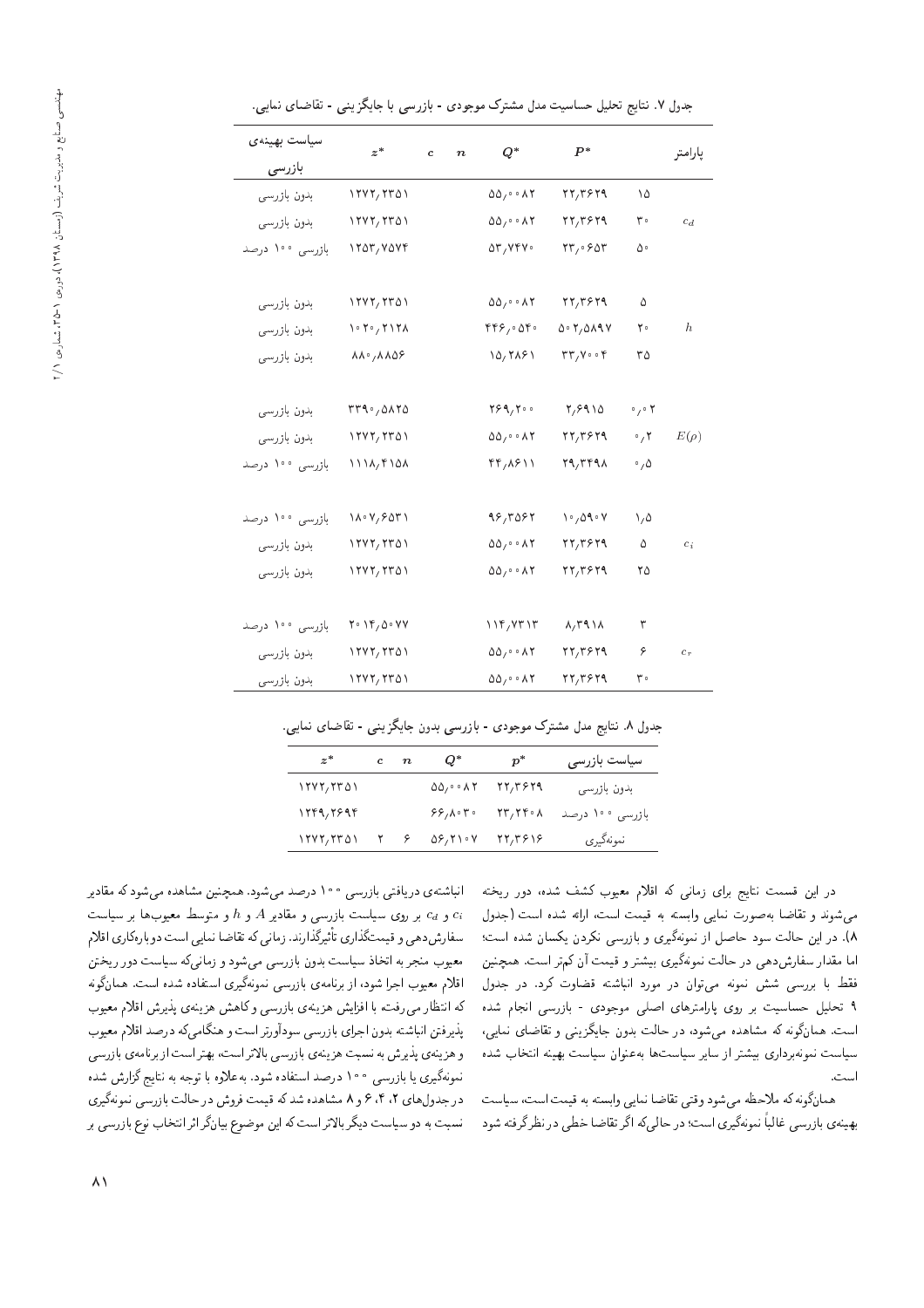| سياست بهينهى    | $z^*$                | $\mathbf{c}$ | $\boldsymbol{n}$ | $Q^*$                                                           | $P^*$                                                                     |                                | پارامتر   |
|-----------------|----------------------|--------------|------------------|-----------------------------------------------------------------|---------------------------------------------------------------------------|--------------------------------|-----------|
| بازرسى          |                      |              |                  |                                                                 |                                                                           |                                |           |
| بدون بازرسي     | 1YY5/A.0Y            |              |                  | $\lambda$ 9, $\Delta$ ۳۱۴                                       | $\frac{1}{2}$                                                             | ۱۵                             |           |
| نمونەگىرى       | 1747, 7701           | ۲            | ۶                | $\Delta \mathcal{F}$ , $\mathbf{Y} \cdot \mathbf{Y} \mathbf{F}$ | $rr, r$ ۶۳۴                                                               | ۳۰                             | $c_d$     |
| بازرسی ۱۰۰ درصد | 1559/5995            |              |                  | $88, \lambda \cdot 7 \cdot$                                     | $\mathbf{Y}\mathbf{Y}, \mathbf{Y}\mathbf{Y} \cdot \mathbf{A}$             | ۵۰                             |           |
|                 |                      |              |                  |                                                                 |                                                                           |                                |           |
| نمونەگىيرى      | 1747,7701            | ٢            | ۶                | $\Delta \mathcal{S}_1$ $\mathbf{Y} \cdot \mathbf{Y} \mathbf{f}$ | $rr, r$ ۶۳۴                                                               | ۵                              |           |
| نمونهگيري       | 1.7.7170             | ١            | ٣                | rr,orrr                                                         | 21,4898                                                                   | ٢٠                             | h.        |
| نمونهگيري       | YYA, YFF             | $\lambda$    | ٢                | $\gamma \cdot \gamma$                                           | $f\gamma f\Lambda$                                                        | ه ۶                            |           |
|                 |                      |              |                  |                                                                 |                                                                           |                                |           |
| بدون بازرسى     | rr1,0170             |              |                  | ۳۶۹٫۲۰۰۳                                                        | Y, 9910                                                                   | $\circ$ / $\circ$ $\mathsf{Y}$ |           |
| نمونەگىيرى      | $\frac{1}{\sqrt{2}}$ | ٢            | ۶                | $\Delta S/Y$ . $YY$                                             | $rr, r$ $5r$                                                              | $\circ$ , $\mathsf{Y}$         | $E(\rho)$ |
| بازرسی ۱۰۰ درصد | $1.11$ , $7.4773$    |              |                  | $V$ $9,0$ $P$ $9.$                                              | $\mathbf{r}$ $\mathbf{r}$ , $\mathbf{r}$ $\mathbf{v}$ $\mathbf{r}$        | $\cdot$ , $\Delta$             |           |
|                 |                      |              |                  |                                                                 |                                                                           |                                |           |
| نمونهگيري       | 1rr/AVON             | ٢            | ۵                | ۴۶٫۰۵۱۰                                                         | $Y\ Y$                                                                    | ۵۰                             |           |
| نمونەگىرى       | 1717,7701            | ٢            | ۶                | $\Delta \mathcal{S}$ / ۲۱۰ V                                    | YY/T919                                                                   | ٨٠                             | А         |
| نمونەگېرى       | $11YY, \text{AFAO}$  | ۲            | ٨                | $VT, T \cdot r \wedge$                                          | $\mathbf{r} \mathbf{r}$ , $\mathbf{r}$ $\mathbf{v} \mathbf{r} \mathbf{r}$ | ۱۵۰                            |           |
|                 |                      |              |                  |                                                                 |                                                                           |                                |           |
| بازرسی ۱۰۰ درصد | ۲۱۱۴,۵۶۵۷            |              |                  | 100/100                                                         | V,0011                                                                    | ۱,۵                            |           |
| نمونهگيري       | 1717,7701            | ٢            | $\epsilon$       | $\Delta \mathcal{P}_1$ $\mathbf{Y} \cdot \mathbf{Y} \mathbf{Y}$ | 77,7979                                                                   | ۵                              | $c_i$     |
| بدون بازرسى     | $\frac{1}{\sqrt{2}}$ |              |                  | $\Delta \Delta_f \cdot \cdot \Delta T$                          | $\mathbf{Y}\mathbf{Y}/\mathbf{Y}\mathbf{Y}\mathbf{Y}\mathbf{Y}$           | ۲۵                             |           |

جدول ۹. نتایج تحلیل حساسیت مدل مشترک موجودی - بازرسی بدون جایگزینی - تقاضای نمایی.

سیاست قیمتگذاری است. بهعلاوه از آنجایی که تقاضا و قیمت با یکدیگر رابطهی<br>معکوس دارند، بنابراین نتیجه می¢ود تقاضای زنجیره در سیاست نمونهگیری نسبت معلوس دارند، سابراین نتیجه می سود نقاصای زنجیره در سیاست نمونه نیزی نسبت<br>المصدر المصدر کلی میدانید. به دو حالت دیدر نم در است. همچنین مقدار سفارس(دهی در حالت بدون بازرسی)<br>. نسبت به دو سیاست بازرسی °۱۰٪ و نمونهگیری کم,تر است که این موضوع نیز<br>نشاندهندهی وابستگی سیاست سفارشدهی و انتخاب برنامهی بازرسی به یکدیگر تسان(دهندهی وابستگی سیاست سفارس(دهی و اسحاب برنامهی بازرسی به یکدیگر<br>است میشود : است. در سیجه صروری است تا تصمیمات سفارس(دهی، فیمت(داری و اسحاب<br>ا سیاست بازرسی به صورت یکپارچه در مدل لحاظ و بررسی شوند.

برای بررسی درستی و اعتبار الگوریتم پیشنهادی جوابهای حاصل از حل<br>مدل در حالت تقاضای خطی و بدون جایگزینی با استفاده از نرمافزار بهینهسازی مدل در حالب تقاضای حضی و بدون جایدزیمی با استفاده از ترم افزار بهینهسازی<br>گیسان استان است از آن استان استان کرده استان استان استان است لمز با جواب های به دست آمده از طریق الکورینم پیستهادی مقایسه سدهاند. با توجه<br>با یک سالم است و است و است و با سالم و با سالم و با سالم است و با سالم و به سالم و به به اینکه مدل های ریاضی ارائه شده از نوع برنامهریزی غیرخطی بدون محدودیت هستند، از حلکنندهی BARON بهمنظور حل مدل و یافتن مقادیر بهینهی متغیرها<br>استفاده شده است. بدین منظور ۱۰ مسئلهی آزمایشبی، بهصورت تصادفی با استفاده استفاده سده است. بدین منطور ۱۰ مسئلهی ازمایسی، به صورت تصادفی با استفاده<br>استاد استاد از دادههای موجود در پیسینه بولید و حل سده است. در جدول ۱۰ سایج مفایسهی<br>از دادههای موجود در پیسینه بولید جواب ها برای مستلهی تعیین هم زمان سیاست سفارس دهی و قیمت داری با سه<br>پاییکن از سفار این سال سال این سفید و در سفید کارو میکن سیاست بازرسی سامل بدون بازرسی، بازرسی ۱۰۰۰ درصد و تمونهنیری تزارس سده<br>ا است.

همان طور له در جدول ۱۰ مساهده می سود، جواب های حاصل از الحورینم<br>اسطور اسلسات اسلسا پیشنهادی با نتایج حاصل از حل مدل با حلکنندهی BARON برای مدل ها<br>محمد است در سیاست بدون بازرسی و بازرسی ۱۰۰ درصد یکسان است، که نشاندهنده دقت و صحت الگوریتم پیشنهادی است. همچنین جوابهای به دست آمده از<br>طریق الگوریتم ارائه شده برای مدل در سیاست نمونهگیری نسبت به جوابهای |=y?=wH x@ C@Uv |Q}oxvwtv CU=}U QO pOt |=Q@ xOW x=Q= sD}Qwor= j} Q] نرمافزار گمز بهتر است و در برخی موارد حلکنندهی BARON نمیتواند به<br>مصالح جواب بهينه همگرا شود كه اين موضوع نشان دهندهى برترى الگوريتم پيشنهادى است.

# ۶. نتیجهگیری و پیشنهادهایی برای مطالعات آتی

<mark>در</mark> این مقاله مدل یکپارچه موجودی بازرسی با در نظر گرفتن دو حالت بدون جایگذاری و با جایگذاری اقلام معیوب کشف شده در حین فرایند بازرسی برای زمانی که تقاضا بهصورت نمایی و خطی وابسته به قیمت است، ارائه شد. سیاست<br>بازرسی شامل بدون بازرسی، بازرسی ۱۰۰ درصد و برنامهی نمونهگیری آماری است. "CU= |Q=t; |Q}oxvwtv |xt=vQ@ wOYQO 100 |UQR=@ '|UQR=@ uwO@ pt=W |UQR=@ مقدار اندازهی انباسته، فیمت و سیاست بازرسی بهعنوان متعیرهای نصمیمنیری<br>مقدار اندازهی انباسته در مدل تعیین شدند. بر اساس تحلیل تحدب انجام شده، الگوریتمبی برای یافتن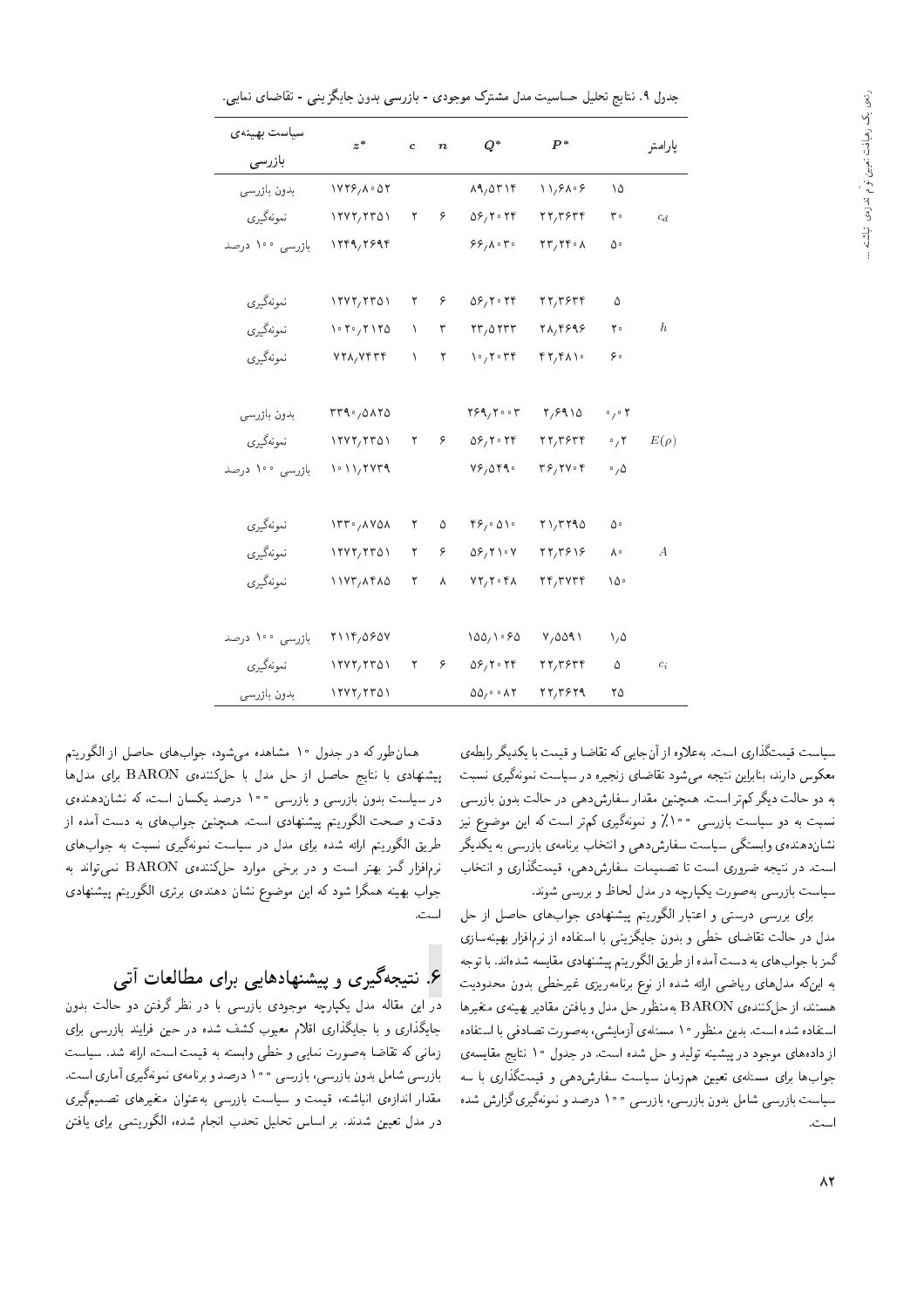| جواب برتر         | سياست بازرسى    | گمز                                                                                                   | الگوريتم پيشنهادي                                                                             | مسئله أزمايشى |
|-------------------|-----------------|-------------------------------------------------------------------------------------------------------|-----------------------------------------------------------------------------------------------|---------------|
| يكسان             | بدون بازرسي     | $1/7779 \times 10^{9}$                                                                                | $1/7$ ۳۴۶ $\times$ 1. <sup>8</sup>                                                            |               |
| يكسان             | بازرسی ۱۰۰ درصد | $1/T$ roq $\times$ 10 <sup>y</sup>                                                                    | $1/71^{\circ}$ . A $\times$ $1\,^{\circ}$ $^{\circ}$                                          | مسئله ١       |
| الگوريتم پيشنهادي | نمونەگيرى       | غير موجه                                                                                              | $1/TTFT \times 10^9$                                                                          |               |
| يكسان             | بدون بازرسي     | $\mathbf{Y}/\mathbf{Y}$                                                                               | $\mathbf{Y}/\mathbf{Y}$                                                                       |               |
| يكسان             | بازرسی ۱۰۰ درصد | ۲/۴۸۱۶ $\times$ ۱۰۶                                                                                   | $\frac{1}{2}$                                                                                 | مسئلهى ٢      |
| الگوريتم پيشنهادي | نمونەگيرى       | غيرموجه                                                                                               | $\mathbf{Y}/\mathbf{Y}$                                                                       |               |
| يكسان             | بدون بازرسي     | $\mathbf{r}/\mathbf{r}$                                                                               | $\mathsf{r}/\mathsf{1}\mathsf{r}\mathsf{r}\mathsf{r}\times\mathsf{V}^{\mathsf{P}}$            |               |
| يكسان             | بازرسى ١٠٠ درصد | $\mathbf{r}/\mathbf{r}$ $\mathbf{r}$ $\mathbf{r}$ $\mathbf{r}$ $\mathbf{r}$ $\mathbf{r}$ $\mathbf{r}$ | $\mathbf{r}/\mathbf{4}$ $\mathbf{r}$ $\mathbf{1} \times \mathbf{1}$ $\mathbf{r}$              | مسئله ی ۳     |
| الگوريتم پيشنهادي | نمونەگيرى       | ۳/۰۹۳۹ $\times$ ۱۰۴                                                                                   | $\mathbf{r}/\mathbf{4}$ $\mathbf{r}$ $\mathbf{f}$ $\mathbf{4} \times \mathbf{1}$ $\mathbf{r}$ |               |
| يكسان             | بدون بازرسى     | $\lambda$ /1977 $\times$ 1. <sup>4</sup>                                                              | $\lambda/9$ ۶۳۷ $\times$ ۱۰ $^{\circ}$                                                        |               |
| يكسان             | بازرسى ١٠٠ درصد | $\lambda/9\lambda9\lambda \times 10^9$                                                                | $\lambda/9\lambda 8\lambda \times 10^9$                                                       | مسئلەي ۴      |
| الگوريتم پيشنهادي | نمونهگيري       | $8/7\lambda$ ۴۴ $\times$ ۱۰۲                                                                          | $\lambda/9$ $8$ $\mu$ $9$ $\times$ $1$ $\circ$ $\lambda$                                      |               |
| يكسان             | بدون بازرسي     | $r/1$ Y $\Delta \lambda \times 1$ <sup>+</sup>                                                        | $r/1$ Y $\Delta \lambda \times 1$ <sup>+</sup>                                                |               |
| يكسان             | بازرسى ١٠٠ درصد | $4/4$ Yea $\times$ 10 $^\circ$                                                                        | $\mathfrak{k}/\mathfrak{A}$ V $\mathfrak{k}$ A $\times$ $\mathfrak{h}$ $\mathfrak{k}$         | مسئلەي ۵      |
| الگوريتم پيشنهادي | نمونەگيرى       | غيرموجه                                                                                               | ۴/۹۷۶۰ $\times$ ۱۰۴                                                                           |               |
| يكسان             | بدون بازرسي     | $\Delta/\hat{r} \cdot \hat{r} \times \lambda \cdot \hat{r}$                                           | $\Delta/\hat{r}\cdot\hat{r}$ \ $\times$ \ $\cdot$ $\hat{r}$                                   |               |
| يكسان             | بازرسى ١٠٠ درصد | $\Delta$ / $\mathcal{S}$ \ YY $\times$ \ $\mathcal{S}$                                                | $\Delta$ /۶۱۷۷ $\times$ ۱۰۶                                                                   | مسئلەي ۶      |
| الگوريتم پيشنهادي | نمونەگيرى       | $\Delta/\hat{r} \cdot \Delta/\Delta \times \Delta \cdot \hat{r}$                                      | ۵/۶۰۹۶ $\times$ ۱۰۶                                                                           |               |
| يكسان             | بدون بازرسى     | $8/8$ rry $\times$ 108                                                                                | $8/8$ $8$ $\times$ $10^{8}$                                                                   |               |
| يكسان             | بازرسى ١٠٠ درصد | $8/808$ ۸ $\times$ ۱۰ $^{8}$                                                                          | $8/8$ ۹۶۸ $\times$ ۱۰ $^8$                                                                    | مسئلەي ٧      |
| يكسان             | نمونەگيرى       | ۶/۶۳۶۸ $\times$ ۱۰۴                                                                                   | ۶/۶۳۶۸ $\times$ ۱۰۴                                                                           |               |
| يكسان             | بدون بازرسي     | $1/101V \times 10V$                                                                                   | $1/101V \times 10V$                                                                           |               |
| يكسان             | بازرسى ١٠٠ درصد | $\mathbf{Y}/\cdot\mathbf{Y}\cdot\mathbf{Y}\times\mathbf{V}\cdot\mathbf{Y}$                            | $\mathbf{Y}/\cdot\mathbf{Y}\cdot\mathbf{Y}\times\mathbf{V}\cdot\mathbf{Y}$                    | مسئلەي ۸      |
| الگوريتم پيشنهادي | نمونەگيرى       | $1/10$ $\mu$ $\times 1.7$                                                                             | $1/1059 \times 10^{9}$                                                                        |               |
| يكسان             | بدون بازرسي     | $\mathsf{r}/\mathsf{N} \cdot \mathsf{A} \mathsf{r} \times \mathsf{N} \cdot \mathsf{Y}$                | $\mathbf{r}/\mathbf{v} \cdot \mathbf{A} \mathbf{r} \times \mathbf{v} \cdot \mathbf{v}$        |               |
| يكسان             | بازرسى ١٠٠ درصد | $\mathsf{r}/\mathsf{N}\mathsf{N}\times\mathsf{N}^{\mathsf{v}}$                                        | $\mathsf{r}/\mathsf{N}\mathsf{N}\times\mathsf{N}^{\mathsf{v}}$                                | مسئلەي ۹      |
| يكسان             | نمونەگيرى       | $\mathbf{r}/\mathbf{v} \cdot \mathbf{A} \times \mathbf{v} \cdot \mathbf{v}$                           | $\mathsf{r}/\mathsf{N}\cdot\mathsf{A}\mathsf{A}\times\mathsf{N}\cdot\mathsf{Y}$               |               |
| يكسان             | بدون بازرسى     | $\mathbf{r}/4\lambda\lambda\mathbf{r}\times\mathbf{V}^{\mathbf{v}}$                                   | $\mathsf{r}/\mathsf{1}\Lambda\mathsf{A}\mathsf{r}\times\mathsf{V}\mathsf{A}^{\mathsf{v}}$     |               |
| يكسان             | بازرسى ١٠٠ درصد | $\mathsf{r}/\mathsf{1}\mathsf{1}\mathsf{1}\mathsf{1}\times\mathsf{1}\cdot\mathsf{2}$                  | ۳/۹۹۲۸ $\times$ ۱۰۶                                                                           | مسئلەى ١٠     |
| الگوريتم پيشنهادي | نمونەگيرى       | $\mathbf{r}/\mathbf{1}\lambda\lambda\mathbf{V}\times\mathbf{V}^{\mathcal{P}}$                         | $\mathsf{r}/\mathsf{1}\mathsf{1}\mathsf{1}\mathsf{1}\times\mathsf{1}\cdot\mathsf{1}$          |               |
|                   |                 |                                                                                                       |                                                                                               |               |

جدول ۱۰. مقایسهی نتایج الگوریتم پیشنهادی و نرم|فزارگمز.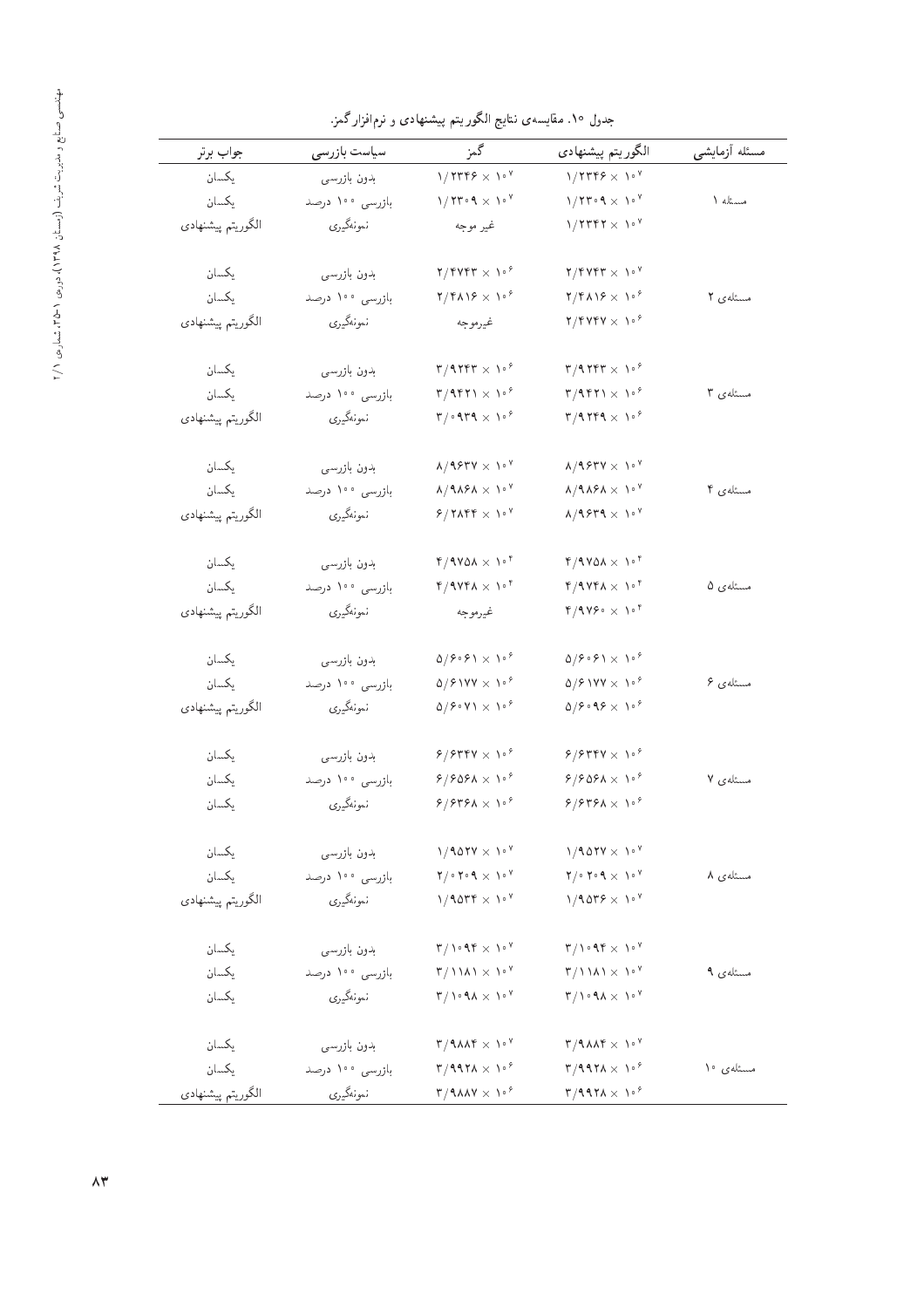در مدلسازی مسئله در نظر گرفته شوند. موارد متعددی برای توسعهی مدل ارائه شده وجود دارد که از آن جمله می توان به مواردی نظیر بررسی تابع تقاضای احتمالی و در نظر گرفتن اهداف مؤثر دیگر بر سودآوری زنجیرهی تأمین مانند سطح خدمت اشاره کرد. به علاوه در نظر گرفتن عوامل تأثیرگذار بر مقدار سفارشدهی و قیمتگذاری مانند زمان تحویل منجر می شود تا مدل ارائه شده به واقعیت نزدیک تر شود.

مقادیر بهینهی متغیرهای تصمیمگیری ارائه شد و در نهایت مطالعات عددی برای انجام تحلیل حساسیت بر روی پارامترهای مهم صورت گرفت و نتایج تحلیل حساسیت نشان دادکه تغییر پارامترهای مربوط به بازرسی بر روی سیاست بهینهی بازرسی و سیاست سفارشدهی و قیمتگذاری تأثیرگذارند. همچنین نتایج حل .<br>نشان داد که سیاست بازرسی ۱۰۰ درصد و بدون بازرسی نیز در برخی موارد به عنوان سیاست بهینه انتخاب مه شوند؛ بنابراین لازم است هر سه سیاست بازرسی

بانوشتها

- 1. economic order quantity 2. acceptable quality level
- 3. Iso-elastic
- 4. convex programming
- 5. negative semi-definite (NSD)

منابع (References)

- 1. Taleizadeh, A.A. and Dehkordi, N.Z. "Economic order quantity with partial backordering and sampling inspection", Journal of Industrial Engineering International, 13(3), pp. 331-345 (2017).
- 2. Harris, F.W. "How many parts to make at once", Factory, the Magazine of Management,  $10(2)$ , pp. 135-136  $(1913).$
- 3. Yang, P.C. "Pricing strategy for deteriorating items using quantity discount when demand is price sensitive", European Journal of Operational Research,  $157(2)$ , pp. 389-397 (2004).
- 4. Salameh, M. K. and Jaber, M. Y. "Economic production quantity model for items with imperfect quality", International Journal of Production Economics, 64(1-3), pp.  $59-64(2000)$ .
- 5. Ben-Daya, M., Noman, S.M. and Hariga, M. "Integrated inventory control and inspection policies with deterministic demand". Computers & Operations Research.  $33(6)$ . pp. 1625-1638 (2006).
- 6. Whitin, T.M. "Inventory control and price theory", Management Science,  $2(1)$ , pp. 61-68 (1955).
- 7. Sajadieh, M.S. and Jokar, M.R.A. "Optimizing shipment, ordering and pricing policies in a two-stage supply chain with price-sensitive demand", Transportation Research Part E: Logistics and Transportation Review, 45(4), pp. 564-571 (2009).
- 8. Cheikhrouhou, N., Sarkar, B., Ganguly, B. and et al. "Optimization of sample size and order size in an inventory model with quality inspection and return of defective items", Annals of Operations Research, pp. 1-23  $(2017).$
- 9. Barzegar Astanjin, M. and Sajadieh, M.S. "Integrated production-Inventory model with price-dependent demand, imperfect quality, and investment in quality and inspection", AUT Journal of Modeling and Simulation, 49(1), pp. 43-56 (2017).
- 10. Yu, H.F. and Hsu, W.K. "An integrated inventory model with immediate return for defective items under unequal-sized shipments", Journal of Industrial and Production Engineering,  $34(1)$ , pp. 70-77 (2017).
- 11. Taleizadeh, A.A., Noori-daryan, M. and Tavakkoli-Moghaddam, R. "Pricing and ordering decisions in a supply chain with imperfect quality items and inspection under buyback of defective items", International Journal of Production Research,  $53(15)$ , pp. 4553-4582 (2015).
- 12. Yu, H.F. and Hsu, W.K. "An integrated inventory model with immediate return for defective items under unequal-sized shipments", Journal of Industrial and Production Engineering,  $34(1)$ , pp. 70-77 (2017).
- 13. Rezaei, J. "Economic order quantity and sampling inspection plans for imperfect items", Computers & Industrial Engineering, 96, pp. 1-7 (2016).
- 14. Jauhari, W.A., Sulistyanto, R. and Laksono, P.W. "Coordinating a two-level supply chain with defective items, inspection errors and price-sensitive demand", Songklanakarin Journal of Science & Technology,  $40(1)$ , pp.135-145 (2018).
- 15. Ghasemy Yaghin, R., Fatemi Ghomi, S.M.T. and Torabi, S.A. "Enhanced joint pricing and lotsizing problem in a two-echelon supply chain with logit demand function", International Journal of Production Research,  $52(17)$ , pp. 4967-4983 (2014).
- 16. Huang, J., Leng, M. and Parlar, M. "Demand functions in decision modeling: a comprehensive survey and research directions", *Decision Sciences*, 44(3), pp. 557-609  $(2013).$
- 17. Bazaraa, M.S., Jarvis, J.J. and Sherali, H.D., Linear Programming and Network Flows, John Wiley & Sons  $(2011).$
- 18. Forbes, C., Evans, M., Hastings, N. and et al., Statistical Distributions, John Wiley & Sons (2011).
- 19. Rad, M.A., Khoshalhan, F. and Setak, M. "Optimal pricing and ordering policies for a two-layer supply chain with imperfect quality items under two inspection scenarios", Caspian Journal of Applied Sciences Research,  $1(13)$ , pp.133-144 (2012).